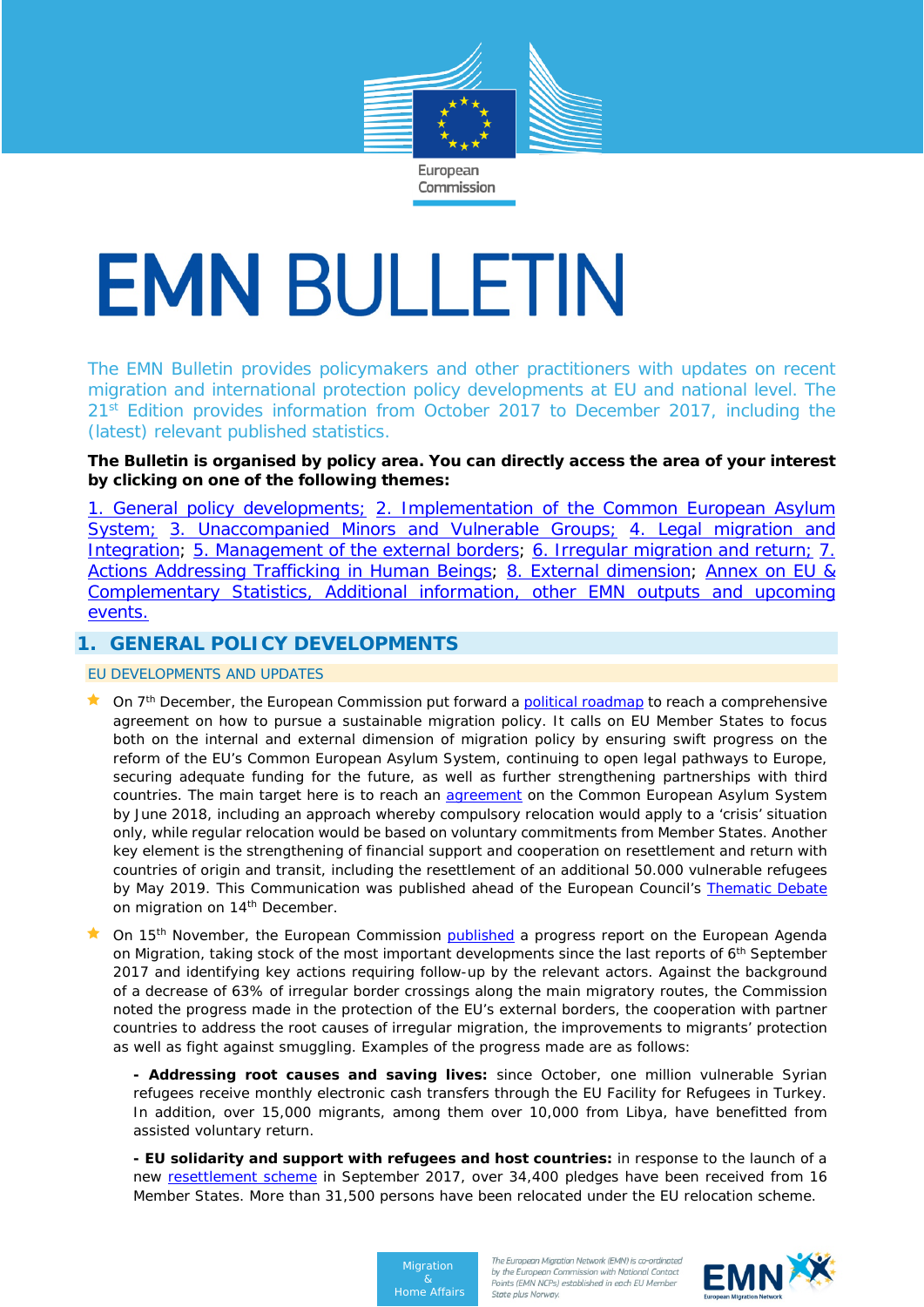**- Return and readmission:** Following the conclusion of an agreement on Standard Operating Procedures on return with Bangladesh in September, the EU will also foster structured practical cooperation with other key countries, such as Côte d'Ivoire, Senegal and Mali.

In the framework of this progress report, the European Commission also [published](https://ec.europa.eu/home-affairs/sites/homeaffairs/files/what-we-do/policies/european-agenda-migration/20171114_commission_staff_working_document_en.pdf) a Staff Working Document outlining the best practices and a set of Standards Operational Procedures for the implementation of the hotspot approach. The aim is to supply Member States hosting hotspots with clear guidance on what to do once the hotspot approach has been activated in accordance with Article 18 of the **European Border and Coast Guard Regulation**.

#### NATIONAL DEVELOPMENTS

- **France:** On 15<sup>th</sup> December, the government circulated guidelines of the policy on reception and integration of foreign nationals in France for 2018 to prefects. The main points are the integration pathway of newly arrived migrants, including the signature of the Republican Integration Contract (CIR) and French language courses, support for access to employment and housing of refugees (in particular the most vulnerable groups), as well as integration by financing temporary accommodation centers, and evaluation of the reception and integration policy.
- **The Netherlands:** Following parliamentary elections on 15<sup>th</sup> March, the new governments presented its [coalition agreement](https://www.government.nl/documents/publications/2017/10/10/coalition-agreement-confidence-in-the-future) 'Vertrouwen in de toekomst' (Confidence in the future') on 10<sup>th</sup> October. The new governments consists of the Liberals (VVD), the Christian Democrats, the Social Liberals (D66), as well as the Christian Union. Examples of policy proposals in the field of migration contained in the coalition agreement are as follows: Firstly, as regards asylum, the new government wants to work towards a fully-fledged European asylum policy. The new government inter alia proposes to conclude, preferably at EU level, migration agreements with safe third countries for the purpose of reception and return. The resettlement quota for the Netherlands is planned to increase from 500 to 750. Furthermore, it is planned to reduce the duration of initial temporary asylum residence permits from five years to three years. Asylum seekers with a good chance of being granted asylum will be placed in smaller reception centres near the municipalities where they will eventually be housed to promote integration. Secondly, in the field of legal migration, the new governments inter alia intends to stimulate and facilitate labour migration to strengthen the Dutch economy. This may be done by easing the rules on stay and residence or by introducing three-year work permits. The new government also plans to raise the language requirement from A2 level to B1 level for newcomers, particularly beneficiaries of international protection. Courses for the B1 level will be financed by the national government. Thirdly, in the context of return, the coalition agreement foresees an intensified cooperation with third counties, an integrated approach to the asylum procedure including return, and increased possibilities for the use of detention. Lastly, various measures are planned to intensify the fight against human trafficking, for instance by dispatching a permanent police liaison officer in countries that are sources of human trafficking.

# <span id="page-1-0"></span>**2. IMPLEMENTATION OF THE COMMON EUROPEAN ASYLUM SYSTEM**

#### EU DEVELOPMENTS AND UPDATES

- **Common 29th November, the Council [endorsed](http://www.consilium.europa.eu/en/press/press-releases/2017/11/29/reception-conditions-for-asylum-applicants-council-agrees-mandate-for-negotiations/?utm_source=ECRE+Newsletters&utm_campaign=c65aaf9070-EMAIL_CAMPAIGN_2017_12_01&utm_medium=email&utm_term=0_3ec9497afd-c65aaf9070-422304153) a mandate for negotiations on a directive laying down** standards for the reception of applicants for international protection. Besides defining the reception conditions to which applicants will have access, the draft directive also establishes that applicants shall have access to the labour market no later than nine months after lodging an application for international protection. If applicants have sufficient means, they may be required to cover or contribute to the cost of their reception conditions. With a view to limiting secondary movements, the draft directive limits the provision of reception conditions to the Member State responsible for the application, and allows Member States to restrict the applicants' freedom of movement to a geographical area, assign them a specific residence or define reporting obligations. On the basis of this mandate, the Council will now start negotiations with the European Parliament.
- On 15<sup>th</sup> November, a mandate for negotiations on a regulation establishing an EU resettlement framework for the admission of persons in need of international protection was [endorsed](http://www.consilium.europa.eu/en/press/press-releases/2017/11/15/eu-resettlement-framework-council-ready-to-start-negotiations/) by the Council. Under this new framework, the Council would adopt a two-year EU resettlement and humanitarian admission plan on the basis of a proposal from the Commission. Member States would contribute to this plan on a voluntary basis with the support of funding from the EU's budget. This mandate follows [a proposal](http://eur-lex.europa.eu/legal-content/EN/TXT/PDF/?uri=CELEX:52016PC0468&from=EN) put forward by the European Commission in July 2017 and will form the basis of negotiations with the European Parliament.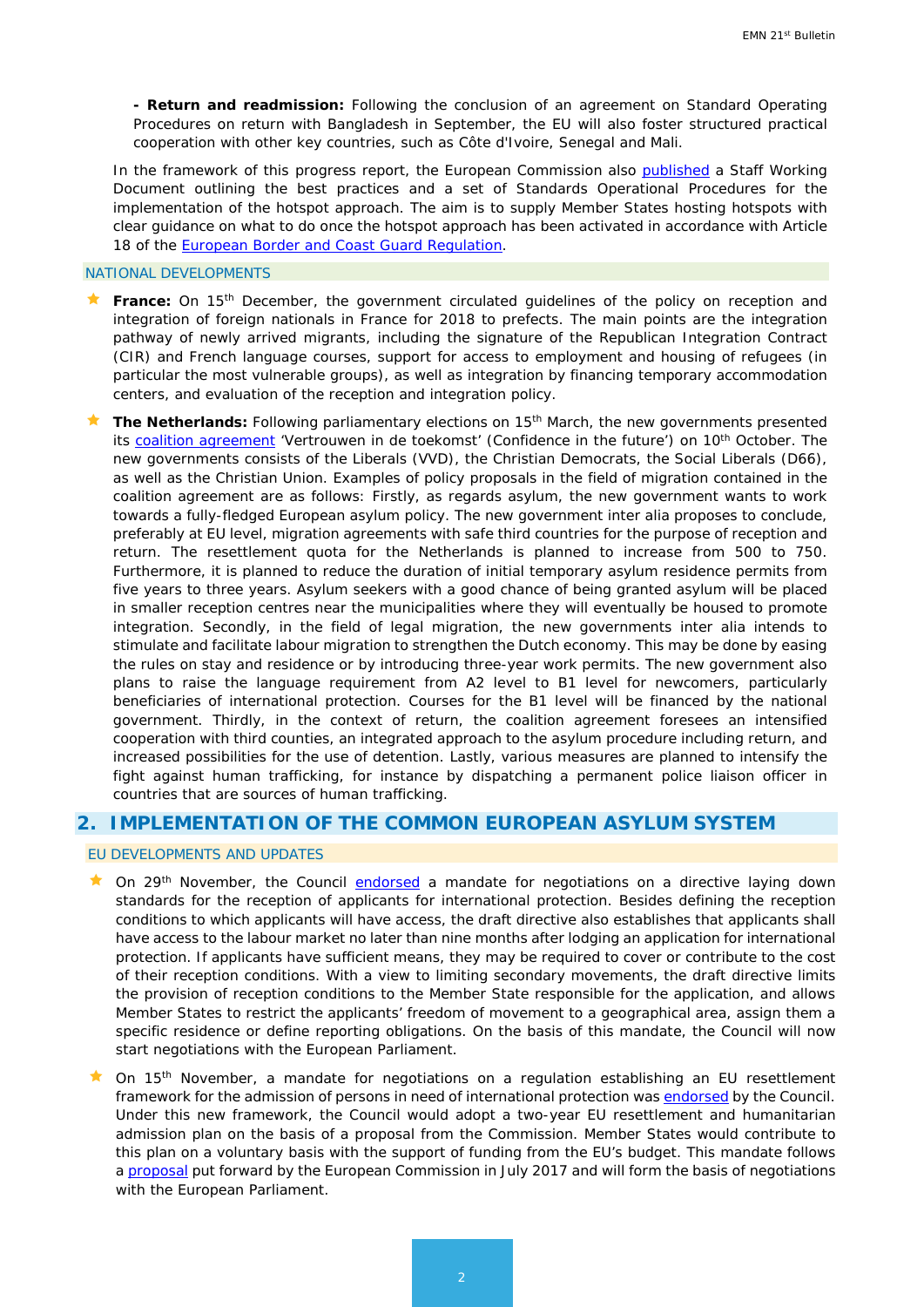★ On 19<sup>th</sup> October, the European Parliament [adopted](http://www.europarl.europa.eu/sides/getDoc.do?type=REPORT&mode=XML&reference=A8-2017-0345&language=EN) its position on the reform of the Dublin Regulation. The position calls for a sharing of responsibility for asylum seekers between all EU Member States on the basis of mandatory relocation quotas. Such transfers of asylum seekers to other EU countries would be based on "genuine links" such as family, prior residence or studies. In case no such link exists, asylum seekers would be automatically assigned to a Member States based on a fixed distribution key. The European Parliament also asserts that the country in which the refugee arrives first should be responsible for registration and pushes for asylum applications to be processed faster.

#### *Relocation and Resettlement*

 According to the European Commission's Progress Report on the European Agenda on Migration [published](https://ec.europa.eu/home-affairs/sites/homeaffairs/files/what-we-do/policies/european-agenda-migration/20171114_progress_report_on_the_european_agenda_on_migration_en.pdf) on 15th November, 31,503 people have been [relocated](https://ec.europa.eu/home-affairs/sites/homeaffairs/files/what-we-do/policies/european-agenda-migration/20171114_annex_6_relocation_en.pdf) as of 9th November (10,265 from Italy and 21,238 from Greece). While 758 applicants remain to be relocated from Greece, a total of 3,110 people applicants remain to be relocated from Italy. In terms of resettlement, 81% (18,366) of the 22,504 resettlements agreed have been completed, mainly from Turkey, Jordan and Lebanon. Member States also continued to carry out resettlements under the EU-Turkey Statement, with the total number of people resettled under both EU resettlement schemes amounting to 25,739.

#### LATEST RELEVANT STATISTICS

★ EASO [published](https://www.easo.europa.eu/sites/default/files/Latest-Asylum-Trends-October-2017.pdf) its latest asylum trends for October 2017. The number of applications for international protection in the EU, Norway and Switzerland amounted to 61,634 in October, which is about the same number as in September but significantly lower than in October 2016, when there were approximately 22,000 more applicants across the EU. Almost 4% of all applications were lodged by unaccompanied minors. As in previous months, Syria continued to be the main country of origin for asylum applications, followed by Afghanistan and Iraq.

The overall EU recognition rate decreased for the third consecutive month, to 35% in October. The citizenships with the highest recognition rates were Syrians (90%) and Eritreans (87%) while the lowest recognitions rates were recorded for Bangladeshi (3%) and Albanian nationals (6%).

#### NATIONAL DEVELOPMENTS

**Austria:** On 18<sup>th</sup> October, the Act Amending the Aliens Law 2017 was **published** in the Federal Law Gazette I No. 145/2017. According to this act, foreigners regularly staying in Austria may apply for a visa for exceptional circumstances from within the country, in particular for humanitarian reasons.<sup>[1](#page-2-0)</sup> Furthermore, the right of residence of all asylum seekers is restricted to the federal state that is granting basic welfare support to the respective asylum seeker.<sup>[2](#page-2-1)</sup>

In its October session, the Constitutional Court repealed a provision in the asylum law, which provided for a shortened period of two weeks for appeals against decisions of the Federal Office for Immigration and Asylum on an application for international protection, provided that the decision is linked to a return decision.

#### **New European Commission infringement package**

On 7<sup>th</sup> December, the European Commission issued a new [infringement package](http://europa.eu/rapid/press-release_MEMO-17-4767_en.htm?utm_source=ECRE+Newsletters&utm_campaign=2da1923fcd-EMAIL_CAMPAIGN_2017_12_08&utm_medium=email&utm_term=0_3ec9497afd-2da1923fcd-422304153) on a number of legal actions against EU Member States on migration-related matters. (1) the Czech Republic, Hungary and Poland were [referred](http://europa.eu/rapid/press-release_IP-17-5002_en.htm?utm_source=ECRE+Newsletters&utm_campaign=2da1923fcd-EMAIL_CAMPAIGN_2017_12_08&utm_medium=email&utm_term=0_3ec9497afd-2da1923fcd-422304153) to the Court of Justice for non-compliance with their legal obligations on relocation; (2) the infringement procedure against Hungary concerning its asylum law was [taken forward;](http://europa.eu/rapid/press-release_IP-17-5023_en.htm?utm_source=ECRE+Newsletters&utm_campaign=2da1923fcd-EMAIL_CAMPAIGN_2017_12_08&utm_medium=email&utm_term=0_3ec9497afd-2da1923fcd-422304153) (3) Greece, the Netherlands and Portugal were asked to reconsider charges for residence permits for third-country nationals and Romania was urged to implement legal migration directives correctly.

The usual period of appeal under the Proceedings of Administrative Courts Act is four weeks. According to the [Constitutional Court,](https://www.vfgh.gv.at/medien/VfGH_hebt_verkuerzte_Beschwerdefrist_in_Asylverfahren.de.php) the reduction is not required to regulate the subject ("essential") and therefore violates Article 136 of the Federal Constitutional Act.

In the [2017-2022 Austrian government programme,](https://www.vwgh.gv.at/medien/mitteilungen/regierungsprogramm_2017_2022.html) one of the measures aimed at increasing efficiency in asylum procedures is the envisaged exclusion of the extraordinary revision to the Administrative High Court in asylum procedures. However, this was rejected by the Administrative High Court.

<u>.</u>

<span id="page-2-0"></span><sup>1</sup> Art. 2 par 37 of the amendment.

<span id="page-2-1"></span><sup>2</sup> Art. 3 par 15c of the amendment.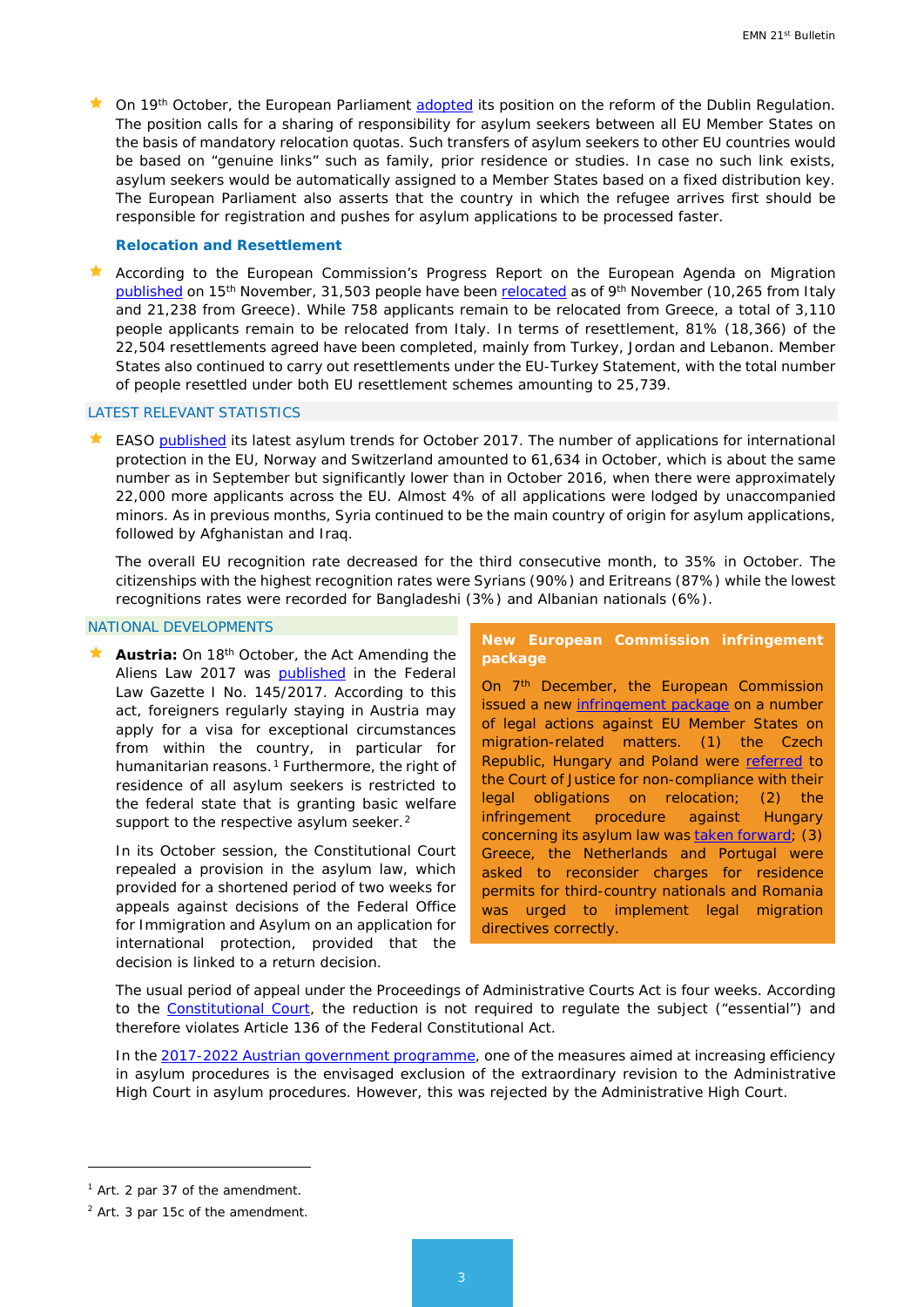According to the Court, the planned exclusion of the extraordinary revision in asylum procedures would mean a suppression of the currently existing uniform standards in accordance with the rule of law and a constitutional step backwards in a particularly sensitive human rights area, which does not entail any significant increase in efficiency.

- **Belgium:** At the beginning of November, the Parliament adopted a [reform of the Belgian asylum law,](https://emnbelgium.be/news/reform-belgian-asylums-right) inter alia in order to harmonise it with the European asylum law. The changes brought by the reform include - among others – the introduction of the concept of safe third country; the introduction of a special needs procedure; the possibility for the Commissioner General for Refugees and Statless Persons – in the framework of the assessment of the asylum application – to consult information that has been electronically sent or received by the applicant; and a simplification and harmonization of the time limits to lodge an appeal with the Council for Alien Law Litigation. The legislative texts should be published in the Belgian Official Gazette at the beginning of 2018.
- **Estonia:** In December, the Johannes Mihkelson's Centre (JMK), one of the main Estonian nongovernmental organisations offering support and other services to refugees, opened a new support centre in Tallinn. The centre will host workshops and other events held in the centre with the aim to support the integration of the beneficiaries of international protection.
- France: In the week of 18<sup>th</sup> December, France resettled the first groups of refugees from Niger and Chad. In a statement of 28th August 2017, the President of the Republic announced plans to carry out protection missions to resettle refugees from Sahel countries to the EU. The resettled refugees will benefit from a sustainable accommodation after a period of four months so as to foster adaptation to life in France and integration.

On 10<sup>th</sup> October, a new **automated data** [processing system for personal data information](https://www.legifrance.gouv.fr/eli/arrete/2017/9/26/INTV1718106A/jo/texte)  [for visa applications,](https://www.legifrance.gouv.fr/eli/arrete/2017/9/26/INTV1718106A/jo/texte) ['France-Visas',](https://www.legifrance.gouv.fr/eli/arrete/2017/9/26/INTV1718106A/jo/texte) was implemented in France. The 'France-Visas' portal aims at processing visa applications and improving the conditions of issuance of visas by providing a web portal and a teleservice designed to inform the applicants and enable them to apply for a visa online. It also aims at fighting against the irregular entry and stay of aliens on the territory, by preventing documentary frauds, identity frauds and abuses of procedure.

#### **Judgment of the European Court of Justice**  – Case [C-201/16 Shiri](http://curia.europa.eu/juris/document/document.jsf;jsessionid=9ea7d0f130d5aa9fd8c7cbb44c6488cdb505f4eab17c.e34KaxiLc3eQc40LaxqMbN4PaNaTe0?text=&docid=195947&pageIndex=0&doclang=en&mode=lst&dir=&occ=first&part=1&cid=1189796)

In its judgment of 25<sup>th</sup> October, the Court of Justice ruled that the [Dublin III Regulation](http://eur-lex.europa.eu/legal-content/en/ALL/?uri=celex%3A32013R0604) must be interpreted as meaning that, where a transfer under that Regulation does not take place within the six-month time limit, the responsibility of processing an asylum application automatically shifts to the Member States that is seeking that return. The Court also found that it is not necessary that the responsible Member State has refused its obligation to take back the individual. In addition, the Court interpreted Article 27 of the Dublin III Regulation to mean that an applicant for international protection must have access to an effective and timely remedy, either through an appeal or a review against the transfer decision. Such remedy must enable the applicant to rely on the expiration of the sixmonth period.

On 2<sup>nd</sup> October, the French government [announced](http://circulaire.legifrance.gouv.fr/pdf/2017/10/cir_42627.pdf) plans to develop the accommodation system for asylum seekers and refugees. The aim is to create 3,000 additional places in temporary accommodation centers in 2018 as a response to the increase in the number of vulnerable people having been granted protection status. An information note of 4<sup>th</sup> December specifies the actions to be conducted in 2018 in order to adapt the accommodation system for asylum seekers and refugees to the migration crisis and to the faster processing time. The objective is in particular to reinforce the readability, the efficiency and the fluidity of the accommodation system and to create additional dedicated accommodation places.

**Ireland:** On 22<sup>nd</sup> November, the **Irish Government proposed a framework for access to work for** [International Protection Applicants.](http://www.inis.gov.ie/en/INIS/Pages/access-to-work-for-international-protection-applicants-221117) The Irish Government Cabinet has agreed to accept the recommendations of the Inter-Departmental Taskforce, set up to examine the implications of the Irish Supreme Court judgment in N.V.H. v Minister for Justice and [Equality](http://emn.ie/cat_search_detail.jsp?clog=6&itemID=3044&item_name=NVH%20v%20Minister%20for%20Justice%20and%20Equality%20and%20the%20Attorney%20General%20and%20the%20Irish%20Human%20Rights%20and%20Equality%20Commission%20(notice%20parties)) on access to the workforce for International Protection applicants.

On the same day, the Government also announced that it has decided to opt into the EU (recast) Reception Conditions [Directive \(2013/33/EU\).](http://eur-lex.europa.eu/legal-content/EN/TXT/?uri=celex%3A32013L0033) This provides a framework that will enable international protection applicants to access the work-force in circumstances where their application for international protection status has not received a first instance decision within the timeframe set by the Directive.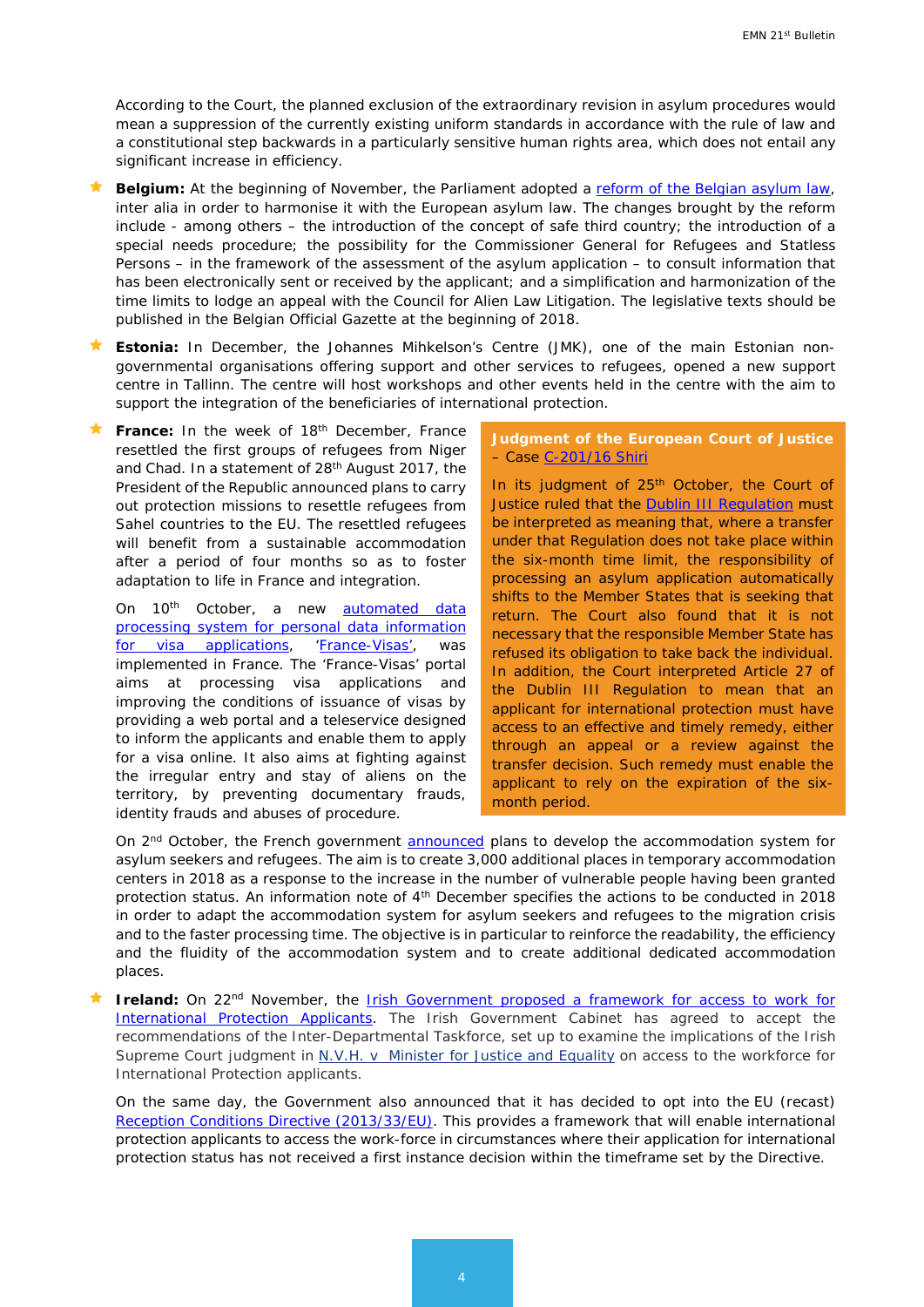- **★ Italy:** In mid-December 2017, the Minister of the Interior met with the King of Jordan, Abdallah bin al Hussein, to discuss and exchange information on migration flows and asylum seeker reception, amongst other topics. During the encounter, Jordan's extraordinary commitment to receiving asylum seekers was underlined. The Minister also met with Prince Ghazi bin Muhammad.
- **Lithuania**: In October, the government granted the possibility for beneficiaries of international protection to receive compensation for part of the rental payment. It is expected that this will encourage landlords to rent housing and will ease the financial burden on beneficiaries of international protection during the integration period.
- **Luxembourg**: On 5th December, a Grand ducal regulation added Georgia to the list of safe countries of origin.

**★ The Netherlands**: As of 16<sup>th</sup> November, the government may [restrict the freedom](https://zoek.officielebekendmakingen.nl/stcrt-2017-65549.html) of asylum seekers who caused problems during or after their asylum procedure, at the reception centre. Such restriction implies that the asylum seekers is obliged to remain near a special location with extra supervision and surveillance [\(EBTL\)](https://zoek.officielebekendmakingen.nl/kst-19637-2336.html) of the Central Organ for the Reception of Asylum Seekers (COA). The EBTLs are reception centers with strict surveillance where asylum seekers (only 18+) can be placed if they have caused nuisance at the reception center where they previously stayed. People staying there are obliged to take part in a daily program to achieve a change of behavior and they do not receive financial allowances (only food and other necessary products in kind).

As of November, the government's country policy for Pakistan and Russia changed. Converts and apostates from **Pakistan**, as well as political activists and journalists who are critical towards the government in [Russia](https://zoek.officielebekendmakingen.nl/stcrt-2017-62364.html) are now considered groups at risk. This means that this group only needs to show minor indications in order to be considered persecuted. Furthermore, LGBT's from Chenchnya are now considered to be systematically persecuted and will be generally granted a residence permit. In addition, [West-Darfur](https://zoek.officielebekendmakingen.nl/kst-19637-2352.html) is now considered as a region with circumstances as provided in article 15(c) of the recast Qualification Directive (serious harm due to indiscriminate violence). Lastly, human rights activists are now considered as a group at risk in Sudan; this lowers the burden of proof for this group.

The total capacity of the central reception of asylum seekers has been [scaled down](https://www.coa.nl/nl/actueel/nieuws/opvangcapaciteit-coa-voor-eind-2017-naar-31000-plaatsen) from 48,700 places (in April 2017) to 31,000 places (end of 2017) due to the decrease in the number of asylum seekers arriving in the Netherlands.

**Sweden**: On 17<sup>th</sup> December, an *enquiry* about the preconditions for creating legal pathways to the EU to seek asylum presented its final report. The enquiry, which had been appointed by the Swedish government in January 2016, found that there are few legal routes to Europe for asylum seekers, and that the number of asylum seekers is very unevenly distributed across the EU. The enquiry argues that the EU treaties provide support for a new legal instrument in the EU that would create a system of entry permits, to be issued for the purpose of seeking asylum. The report also states that the European Commission should examine whether it is possible to propose such a system as a complement to existing resettlement frameworks in the EU and spontaneous, territorial asylum applications.

#### *Relocation and Resettlement*

- **Croatia:** Between October and December 2017, three persons were relocated from Italy to Croatia, while 40 persons were resettled from Turkey on 28<sup>th</sup> November 2017. In total, the Croatian government made 356 pledges for relocation from Italy and Greece and 150 pledges for resettlement from Turkey. On 5<sup>th</sup> October, the Government [adopted](https://www.total-croatia-news.com/politics/22565-croatia-to-accept-hundreds-of-syrian-refugees-from-turkey) a Decision on the resettlement of third-country nationals or stateless persons who are eligible for international protection. This entails the resettlement of an additional 100 third-country nationals or stateless persons.
- Finland: On 20<sup>th</sup> December, Finland [confirmed](http://intermin.fi/en/article/-/asset_publisher/suomi-vastaanottaa-syyrialaisia-ja-kongolaisia-pakolaisia-ensi-vuoden-pakolaiskiintiossa) its commitment to resettle 750 Syrian refugees from Turkey and Congolese refugees from Zambia in 2018. As a result of the ongoing conflict and humanitarian crisis in Syria, millions of people have been forced to leave their homes. About 33,000 Congolese refugees have fled to Zambia because of long-standing violence. Most of these refugees are women and children. As in previous years, Finland is also prepared to resettle 100 emergency cases.
- **★ Italy:** On 22<sup>nd</sup> December, the first group of vulnerable people arrived in Italy from Libya through a humanitarian corridor, thanks to an agreement between Italy, Libya, the United Nations and the Italian Episcopal Conference (CEI). A total of 162 vulnerable people, mostly women and children, left Libyan reception centres for Italy, where they will be granted protection.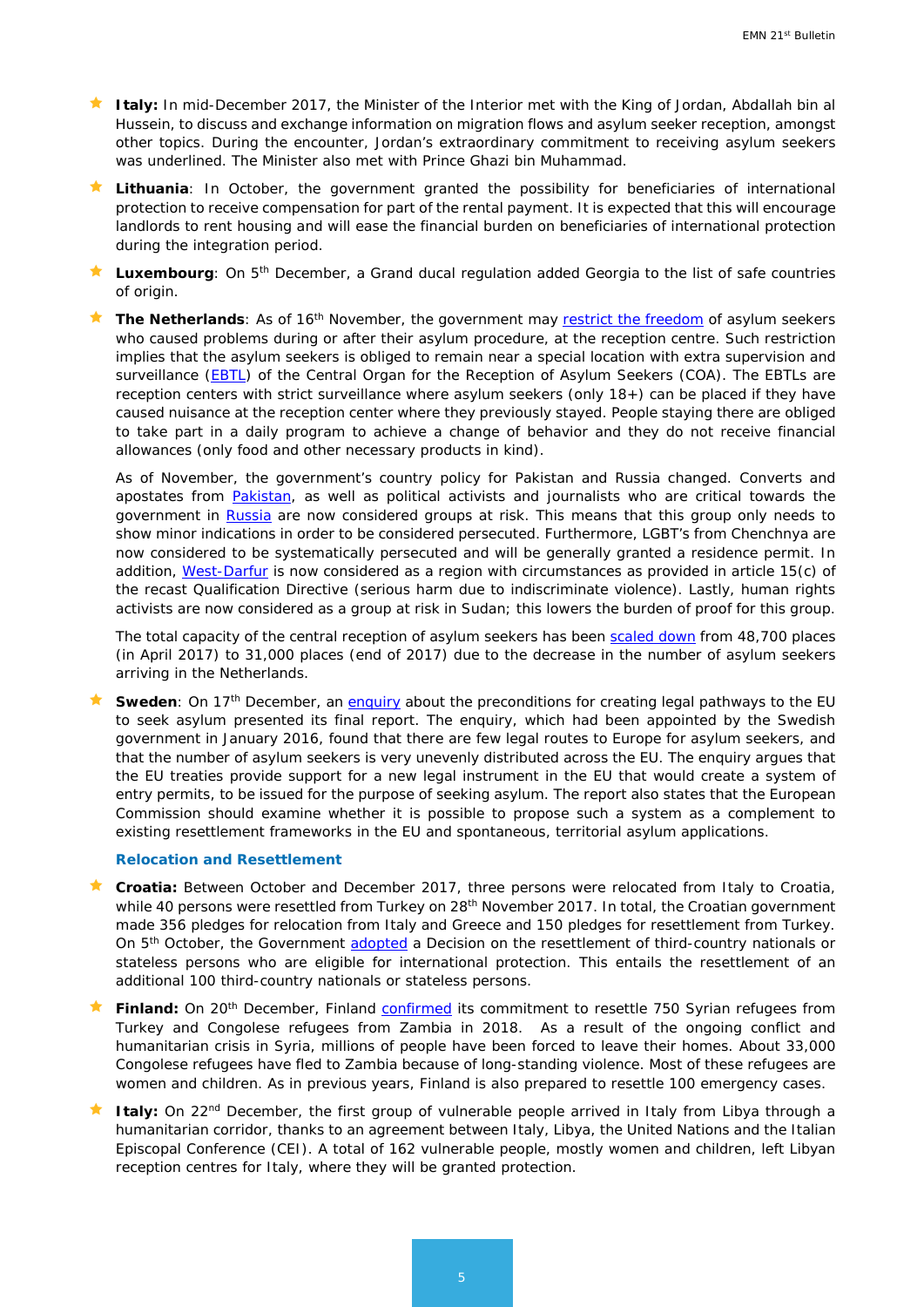The opening of a humanitarian corridor between Libya and Italy is a move further in the fight against irregular migration through the creation of legal migration channels for people in need of international protection.

- Lithuania: By 21<sup>st</sup> December, Lithuania has relocated and resettled 468 persons from Italy, Greece and Turkey.
- **Luxembourg:** With the resettlement of 65 Syrian beneficiaries of international protection from Turkey on 4<sup>th</sup> October, Luxembourg *fulfilled its commitment* in the context of the [EU-Turkey Statement](http://www.consilium.europa.eu/en/press/press-releases/2016/03/18/eu-turkey-statement/) of 18<sup>th</sup> March 2016. This group of Syrian refugees was joined by two individuals from Iraq and Iran who were also resettled from Turkey.

Over the considered period, Luxembourg also **fulfilled its commitments** in the context of the relocation mechanism and the decisions made by the JHA Council in September 2015. On 25<sup>th</sup> October, 30<sup>th</sup> November and 20<sup>th</sup> December, 90 people were [relocated](http://www.gouvernement.lu/7494949/25-arrivee-demandeurs?context=519177) from Italy. On 19<sup>th</sup> December, 29 people were relocated from Greece.

 **Spain**: The relocation and resettlement processes continued to be carried out, leading to a total of 1,328 relocations and 1,360 resettlements to Spain as of 12th December 2017.

# <span id="page-5-0"></span>**3. UNACCOMPANIED MINORS AND VULNERABLE GROUPS**

EU DEVELOPMENTS AND UPDATES

 $\star$  No recent developments.

#### NATIONAL DEVELOPMENTS

- **Austria:** In October, the first care centre in Austria, which focuses exclusively on women with refugee background, was [opened](https://diakonie.at/presse-pr/pressetexte/diakonie-eroeffnet-wiens-erste-frauen-beratungsstelle-fuer-fluechtlingsfrauen) in Vienna. It offers individual counselling on language acquisition, education or contraception as well as group offers, such as a women's café.
- **Finland:** On 7<sup>th</sup> November, the Finnish Immigration Service [announced](http://www.migri.fi/for_the_media/bulletins/press_releases/press_releases/1/0/more_support_for_asylum-seeker_families_and_children_in_reception_centres_74596) the launch of a special project called "The Let's Talk about Children method in reception services – psychosocial support for families with children and the vulnerable". This project aims to support the well-being and development of asylum seeker families and unaccompanied minors and will first be piloted in a number of reception centres for adults and families, and in units for minors. Subsequently, training sessions will be provided to introduce the operating model throughout the reception system.
- Luxembourg: On 20<sup>th</sup> November, the Ombuds Committee for the Rights of the Child published its ["Report 2017 to the Government and Parliament".](http://ork.lu/files/RapportsORK_pdf/RAP2017Compil_AvecAnnexesVersionWeB.pdf) The report focuses on children's rights in a society that is becoming increasingly international and multi-facetted and issues recommendations on a range of issues, notably on children applicants for international protection, child victims of human trafficking and unaccompanied minors.

Amongst other things, the <u>law of 7<sup>th</sup> November 2017</u> places the Centre for Equal Treatment (CET) under the authority of the Parliament, previously working under the aegis of the Ministry of Family, Integration and the Greater Region. The government programme of 2013 foresaw the creation of a House of Human Rights, grouping the services of the mediator, the Consultative Commission on Human Rights, the Ombuds Committee for the Rights of the Child and the Center for Equal Treatment, and its attachment to the legislative power. This institutional change can thus be understood in this context and allows the CET to highlight its independence from the Government and to group itself with other services active in the domain of protection and promotion of human rights. This law also modifies the [Labour Code](http://legilux.public.lu/eli/etat/leg/loi/2006/07/31/n2/jo) by adding the criteria of nationality to the list of motives of prohibited discriminations, while detailing that the provisions apply without prejudice to the application of Chapter I of the EU regulation n°492/2011 and the rules on entry, stay and employment of third-country nationals in Luxembourg. Nationality is also added as a prohibited motive for discrimination to the amended laws fixing the general status of [civil servants](http://legilux.public.lu/eli/etat/leg/tc/2008/09/01/n1/jo) and of [municipal civil servants,](http://legilux.public.lu/eli/etat/leg/tc/1990/10/03/n1/jo) stipulating that the prohibition of this discrimination applies without prejudice to the provisions regulating access to civil service.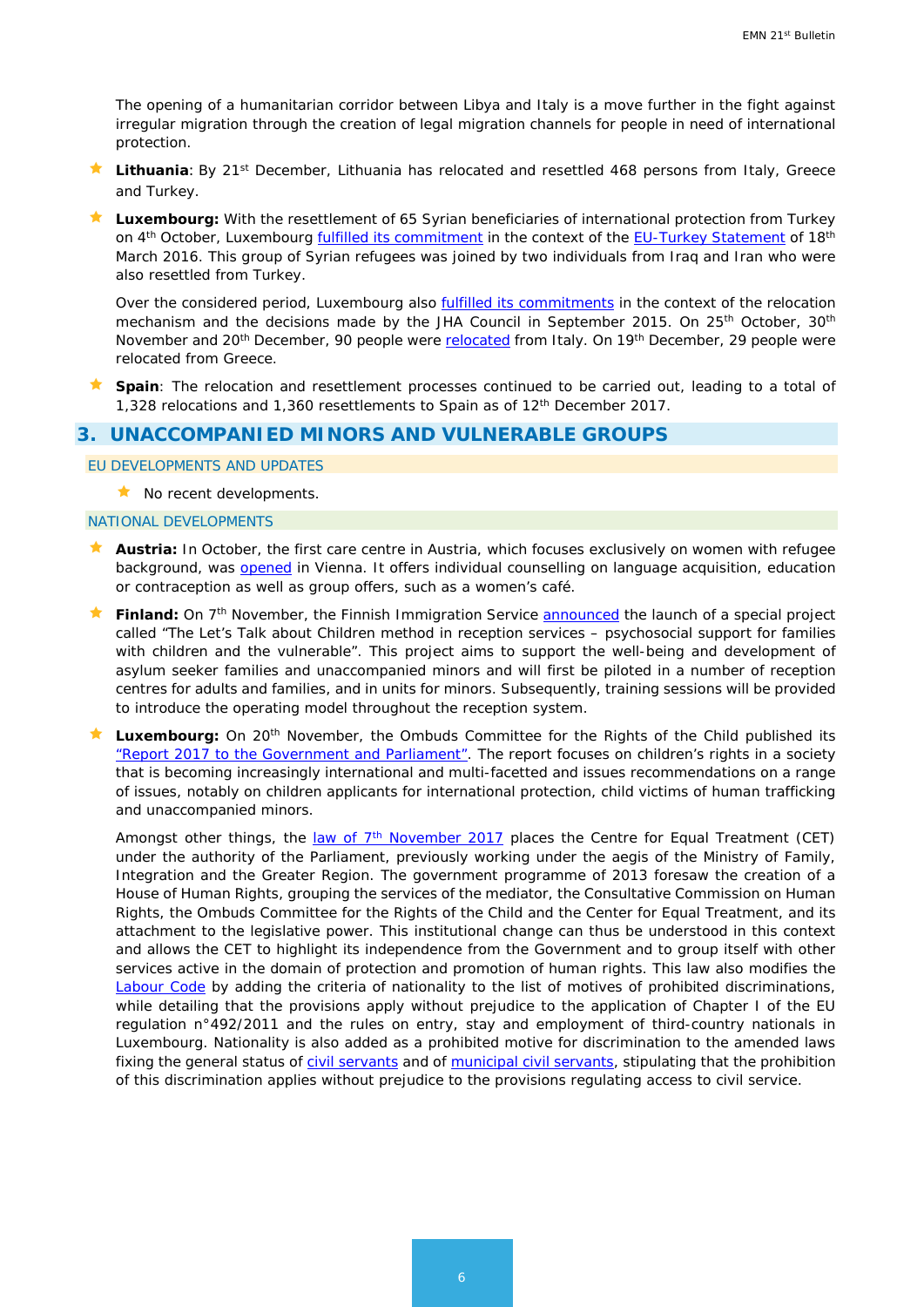- **Portugal:** During the reporting period, an internal study was conducted in order to define the term "unaccompanied minor", listing all the steps to be taken and contacts to be made (especially with the Juvenile Court and Social Security) from detection until institutionalisation. The adoption of conclusions depends on a higher decision.
- **United Kingdom:** On 7<sup>th</sup> December, it was [announced](https://www.gov.uk/government/news/scheme-for-unaccompanied-asylum-seeking-children-to-be-expanded) that the National Transfer Scheme (NTS) for unaccompanied minors would be extended to Scotland, Wales and Northern Ireland. The scheme helps ensure there is a more even distribution of caring responsibilities and that all children get the care and support they need. The NTS is a voluntary scheme, meaning that local authorities which are caring for a disproportionate number of unaccompanied children can transfer children to another council with capacity. The scheme was introduced in England in July 2016. Local authorities are currently providing support to over 4,500 unaccompanied asylum-seeking children.

# <span id="page-6-0"></span>**4. LEGAL MIGRATION AND INTEGRATION**

#### EU DEVELOPMENTS AND UPDATES

On 21<sup>st</sup> November, th[e Regulation \(EU\) 2017/1954](http://eur-lex.europa.eu/legal-content/en/ALL/?uri=CELEX:32017R1954&qid=1509855300615) amending Council Regulation (EC) 1030/2002 laying down a uniform format for residence permits for third-country nationals came into force. The amending regulation establishes a new common design for the residence permit card, with a view to improving its security features in order to prevent forgery. This amendment follows serious incidents of counterfeiting and fraud of the current residence card, which has been in circulation since 1997.

#### NATIONAL DEVELOPMENTS

- Austria: Recent [population forecasts](https://www.statistik.at/wcm/idc/idcplg?IdcService=GET_NATIVE_FILE&RevisionSelectionMethod=LatestReleased&dDocName=115701)</u> of Statistics Austria show that migration to Austria will not rise as fast as had been expected. The year 2015 was an "exceptional year". In 2015, the population grew by 113,100 people due to migration, compared to only 64,700 in 2016. Nevertheless, it is migration that ensures long-term population growth in Austria. Until 2020, Austria's population will grow by 46,000 every year due to immigration.
- **Belgium**: As of 2<sup>nd</sup> November– when the Royal Decree of 8<sup>th</sup> October 2017 entered into force family members of foreign nationals who obtained a long term resident status in another Member State and reside in Belgium [are exempted from the requirement of obtaining a work permit](https://emnbelgium.be/news/exemption-work-permit-requirement-family-members-foreign-nationals-who-obtained-long-term) if the long term residents are exempted from this requirement themselves.
- **Croatia:** On 27<sup>th</sup> November, a new Action Plan for Integration of Beneficiaries of International Protection for the Period 2017-2019 entered into forced. Unlike the previous action plan, which encompassed all third-country nationals, the proposed measures of the Action Plan only apply to beneficiaries of international protection.
- **Estonia:** A new 'Work in Estonia' action plan was **approved** by the government. The plan foresees attracting 8,000 skilled migrants to Estonia by 2020, out of whom 2,000 will be employed in the ICT Sector.

A special working group was established by the Parliament to propose a new population policy for Estonia to tackle the demographic crisis in the country. The document is expected to establish fundamental principles on the matter for the period of 2018-2035 and lay a groundwork for further action plans and strategies in the future. Topics covered by the document also include migration and integration. The document should be completed by the Estonia's centenary in February 2018.

Finland: The number of [residence permit applications](http://www.migri.fi/for_the_media/bulletins/press_releases/press_releases/1/0/number_of_residence_permit_applications_from_foreign_students_clearly_reduced_due_to_tuition_fees_74491) from foreign students has fallen significantly in Finland. Between 1<sup>st</sup> January and 30<sup>th</sup> September 2017, a total of 4,355 students applied for a residence permit in Finland. This is a 23% reduction compared to the corresponding period in 2016. The main reason for the decreasing number of applications is likely to be the introduction of tuition fees to higher education students from outside the EU/ETA area.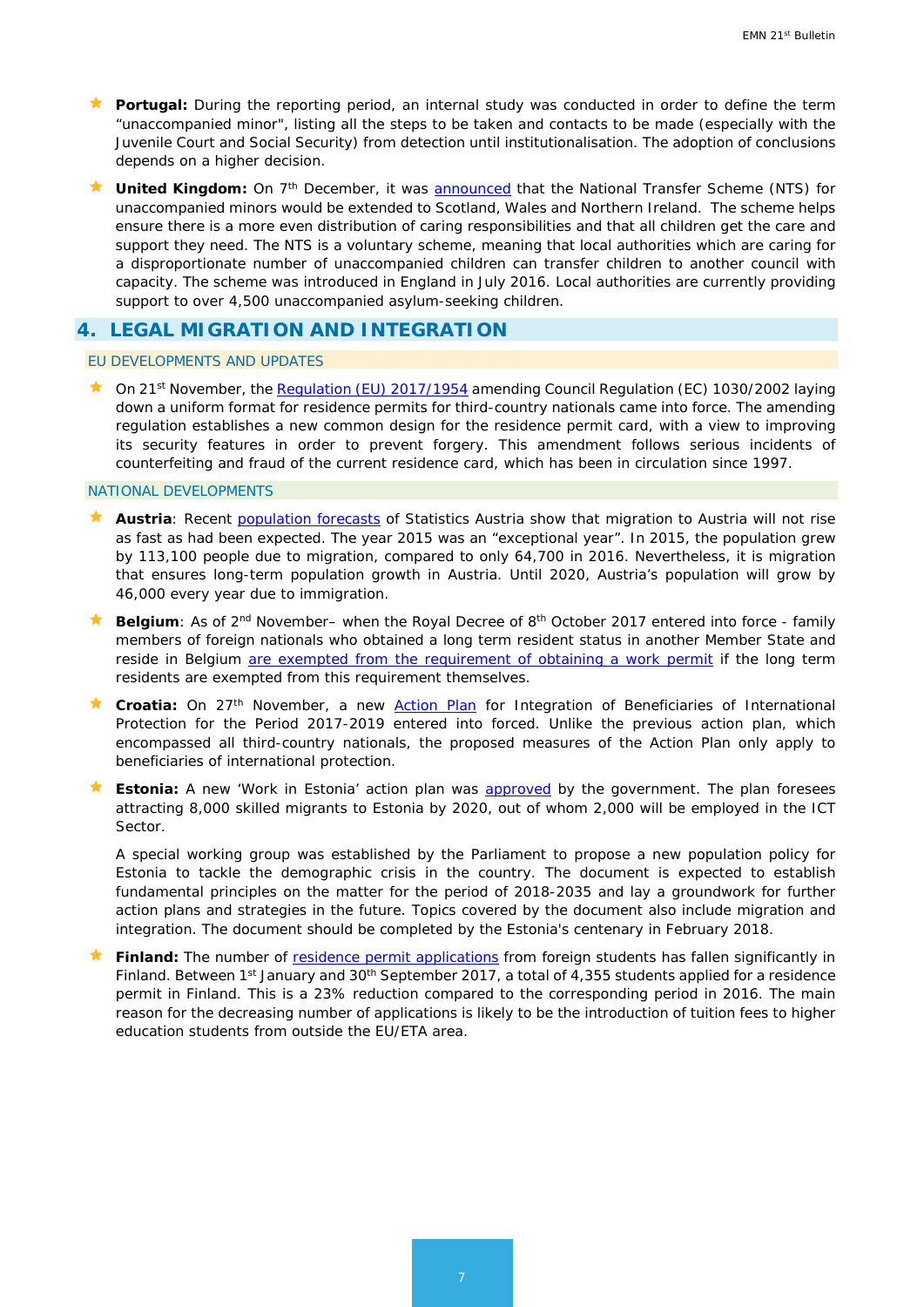Between 1st January and 30<sup>th</sup> September 2017, Iraqis [submitted](http://www.migri.fi/for_the_media/bulletins/press_releases/press_releases/1/0/iraqis_largest_group_of_family_reunification_applicants_number_more_than_doubled_from_last_year_74558) a total of 1,359 first applications for a residence permit on the basis of family ties, making it the largest group of applicants currently applying for residence permits on the basis of family ties. In 2016, the corresponding figure was 665.

On 14th December, new legislation on seasonal workers and intra-corporate transfers was [approved.](http://intermin.fi/en/article/-/asset_publisher/uusi-laki-helpottamaan-matkailulle-ja-maataloudelle-tarkeaa-kausityota) This will facilitate seasonal work and the mobility of managers, specialists and trainee employees transferring within a company from one EU Member State to another. The acts entered into force on 1st January 2018.

On 20<sup>th</sup> November, the Finnish Immigration Service **announced** the launch of a campaign to encourage women and girls to handle their own permit matters with the authorities. The campaign is a part of the 100 Acts for Gender Equality project included in the official programme of the centenary of Finland's independence in 2017.

- **France**: On 18th December, the association 'Alliance française' [launched](https://www.fun-mooc.fr/courses/course-v1:dgef-interieur+134001+session01/about) a MOOC project (Massive Online Open Courses) dedicated to online French language learning. This project was selected by the Directorate for the Reception and Support for Foreigners and Nationality (DAAEN) within the Ministry of the Interior.
- **Ireland:** From 11<sup>th</sup> December, the registration certificate known as the 'GNIB card' has been replaced by a new registration certificate called the **[Irish Residence Permit](http://www.inis.gov.ie/en/INIS/Pages/irish-residence-permit)** (IRP). The new Irish Residence Permit is based on EU standards. An Irish Residence Permit (IRP) indicates immigration permission to stay in Ireland has been registered and identifies the type of immigration permission. The IRP is not an identity card and is not valid for any reason except to certify that a holder is registered with immigration in Ireland.

On 14<sup>th</sup> November, the launch of a new Family [Reunification Humanitarian Admission Programme](http://www.justice.ie/en/JELR/Pages/PR17000383)  [\(FRHAP\)](http://www.justice.ie/en/JELR/Pages/PR17000383) was announced to support refugees from UNHCR-recognised conflict zones to come to Ireland. The programme will welcome up to 530 family members of asylum seekers who are granted refugee status in Ireland, into the State over the next two years. The new scheme will operate under Ministerial discretionary powers and will be in addition to the family reunification provisions provided for in the International Protection Act 2015. Sponsors will be asked to prioritise a small number of family members for admission to Ireland.

#### **Judgment of the European Court of Justice – Case [C-165/16](http://curia.europa.eu/juris/document/document.jsf?text=&docid=196641&pageIndex=0&doclang=EN&mode=lst&dir=&occ=first&part=1&cid=289878) Toufik Lounes V Secretary of State for the Home Department**

In its judgment of 14<sup>th</sup> November, the Court of Justice confirmed that the free movement [directive](http://eur-lex.europa.eu/LexUriServ/LexUriServ.do?uri=OJ:L:2004:158:0077:0123:en:PDF) does not confer any autonomous right on family members of an EU citizen who are non-EU nationals, but only rights derived from the rights which the EU citizen concerned enjoys as a result of having exercised his freedom of movement. However, the Court found that a non-EU national may be eligible for a derived right of residence based on Article 21(1) [TFEU](http://eur-lex.europa.eu/legal-content/EN/TXT/?uri=celex%3A12012E%2FTXT) where the grant of such a right is necessary to ensure the effective exercise, by the EU citizen concerned, of his freedom of movement and of the rights which Article 21(1) TFEU affords him. Hence, citizens must be able to continue to enjoy that right in the host Member State, after they have acquired the nationality of that Member State in addition to their nationality of origin, and must be able to build a family life with their thirdcountry national spouse.

**Italy:** In line with the [National Integration Plan for Beneficiaries of International Protection](http://www.interno.gov.it/sites/default/files/piano-nazionale-integrazione.pdf) (presented on 26<sup>th</sup> September 2017), a total of 3.000 young beneficiaries of international and humanitarian protection will have the opportunity to participate in civil service projects in 2018, together with other young volunteers, so as to promote values of inclusion.

In mid-December 2017, the Minister of the Interior signed a Memorandum with the Mayor of Naples, the President of the Region of Campania and the local branch of the Association of Italian Cities (ANCI), to foster the integration of asylum seekers and beneficiaries of protection at the local level, by hiring them in the Pompeii Excavations and surrounding museums. The objective is to use migrants' various skills and professions to help keep the sites in order while giving migrants the opportunity to familiarize with Italy's historical patrimony and culture. The programme is worth 30 million euro to hire about 9,000 migrants thanks to the provision of bonuses and fiscal facilitations for participating cities.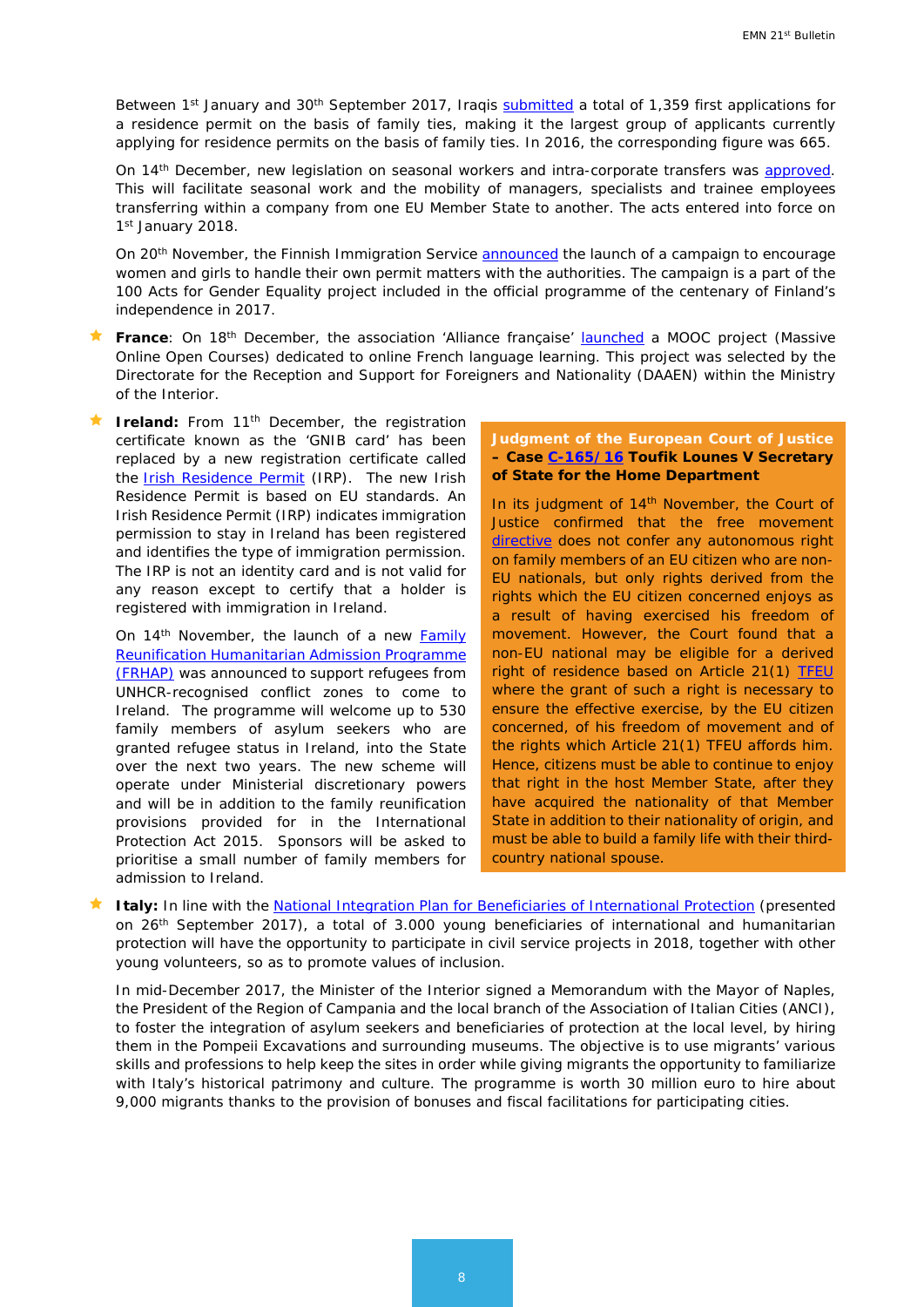With its [judgment](http://www.italgiure.giustizia.it/xway/application/nif/clean/hc.dll?verbo=attach&db=snciv&id=./20171124/snciv@s10@a2017@n28153@tS.clean.pdf) rendered on 24<sup>th</sup> November (No. 28153), the Supreme Court of Cassation confirmed that the burden of proof to obtain the status of stateless person lies with the applicant. The latter is to prove he/she is not a citizen of any state but also that he/she is not entitled to citizenship in the state with which he/she has major ties (residence, work, etc.). Therefore, failure to demonstrate birth or residence in a state's register does not suffice to be granted the status of stateless person. It must also be demonstrated that the applicant would not be able to obtain citizenship in the country he/she has significant ties with.

In November, the Ministry of the Interior and the International Organisation for Migration launched the [Mentorship project,](http://www.interno.gov.it/it/notizie/mentorship-lintegrazione-universitari-protezione-internazionale) which aims to provide Italian students with specific competences to accompany students who are beneficiaries of international protection. It also aims to facilitate social and cultural integration through the allocation of scholarships by the Ministry of the Interior.

- Latvia: On 22<sup>nd</sup> November, amendments to the Immigration Law were adopted, which enable thirdcountry investors to make the 5,000 euro payment for renewed residence permits in instalments. The applicants would have to pay the first instalment, worth 1,000 euro, upon filing their request for a new residence permit, and to pay 1,000 euro annually as they register their residence permit.
- Lithuania: In October, the online platform www.WorkInLithuania.It (WIL) was launched. This platform will provide useful information and job listings for highly qualified foreign residents who are exploring the possibility of working in Lithuania.
- Luxembourg: On 7<sup>th</sup> December, the Minister for Family, Integration and the Greater Region presented the first participation certificates of the first phase of the new 'guided integration trail'. This first phase was launched in September 2017 and 129 applicants for international protection participated in language courses and courses presenting life in Luxembourg. The same day, the minister also presented certificates to approximately 50 people having achieved the Welcome and Integration Contract, a programme that aims to encourage non-Luxembourgish residents' integration into Luxembourgish society.

On 6<sup>th</sup> December, the Council of Government approved a project of a new [public European school offer](http://www.men.public.lu/fr/actualites/articles/communiques-conference-presse/2017/12/08-section-europeenne/index.html) in three of Luxembourg's secondary school. This project will "fundamentally broa den Luxembourg's public school system" in order to improve the response to the country's multilingualism and the heterogeneity of its pupils.

The Grand Ducal Regulation of 5<sup>th</sup> December 2017 defines the economic sectors eligible to investment in the context of the new investor visa. These are sectors that are actively promoted by the [government,](http://www.gouvernement.lu/6769070/03-conseil-gouvernement?context=519177) consistent with the push towards further diversification of Luxembourg's economy, as well as major projects in the trade and hotel sector that will create or preserve a substantial amount of jobs.

**The Netherlands:** Since 1<sup>st</sup> December, the **[policy](https://zoek.officielebekendmakingen.nl/stcrt-2017-70919.html)** concerning the stay of minors with their grandparents changed. From now on, the Immigration and Naturalisation Service (IND) recognises family life if the facts and circumstances suggest that genuinely close personal ties exist. Before, family ties between minors and their grandparents could only be established if these went beyond emotional ties.

On the same day, new [rules](https://zoek.officielebekendmakingen.nl/stcrt-2017-70919.html) concerning the 'lack of documentary evidence' for family reunification with a beneficiary of international protection came into force. The IND will now include indicative documents (non-official documents) earlier on in its assessment of an application for family reunification. The IND will also propose to conduct a DNA analysis in an earlier stage. Moreover, cohabitation is no longer an absolute requirement in cases of family reunification with a beneficiary of international protection. Hence, an application cannot be rejected merely on the basis of the fact that the spouses and partners concerned did not cohabit in the country of origin.

Since October 2017, the "participation declaration" has become a compulsory part of the integration program. This aims to introduce newcomers to the Dutch core values from an early stage after their settlement in the Netherlands and stimulate rapid integration. The participation declaration process is mandatory for both asylum permit holders and migrants admitted to the Netherlands for family formation and family reunification. In case newcomers are unwilling to sign the participation declaration, a penalty of maximum 340 euros can be imposed.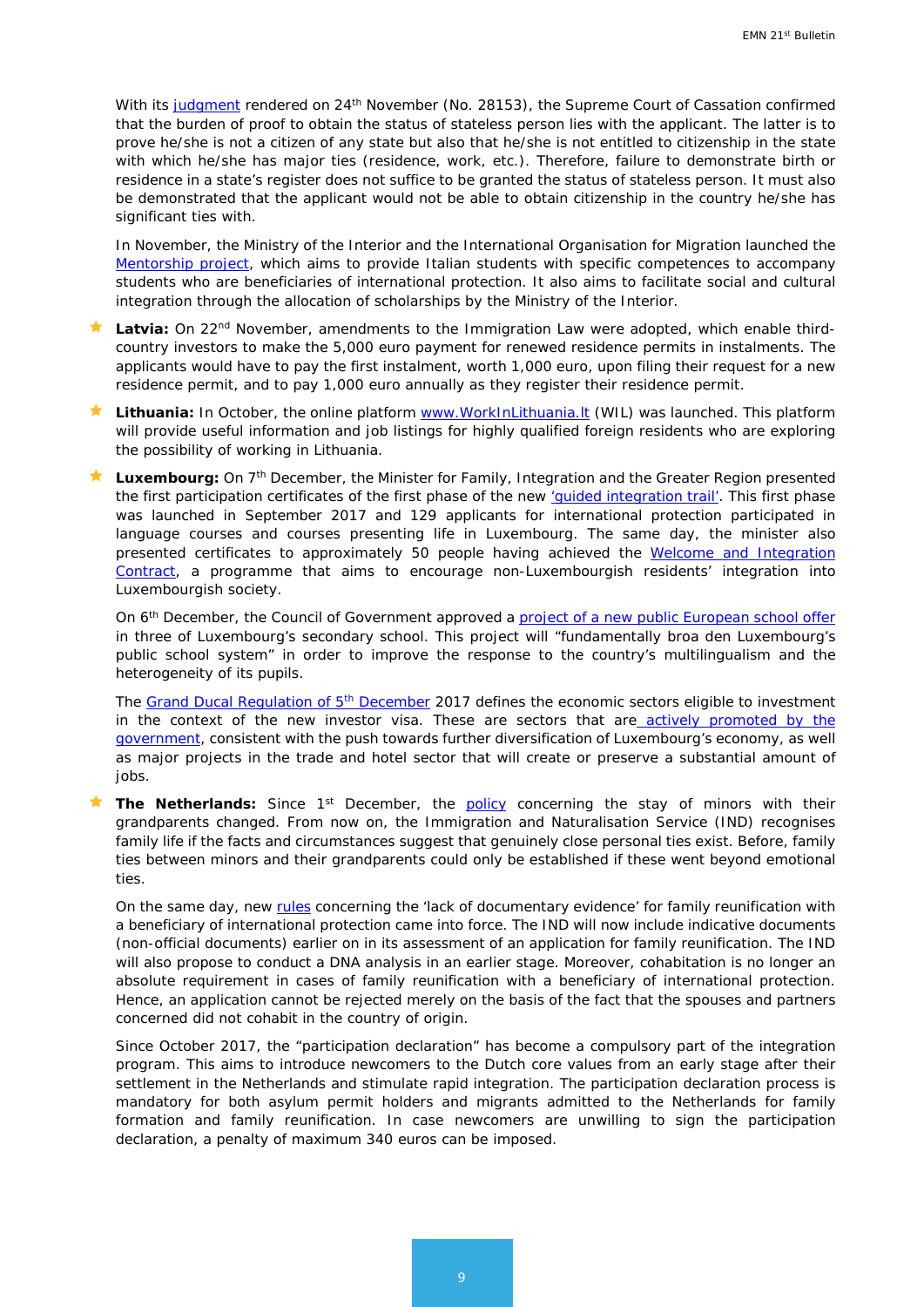Next to the participation declaration, the [social counselling](https://zoek.officielebekendmakingen.nl/kst-34584-4.pdf) that municipalities provide for asylum permit holders and their families has been incorporated in the Civic Integration Act. Social counseling includes guidance on practical matters and on the integration and active participation in Dutch society. Municipalities are mostly free to determine how to execute this guidance and to align it with local needs.

- **Slovenia:** In 2017, the Ministry of Labour set up a list of occupations that are chronically deficit on the Slovenian labour market. Prior labour market tests are not necessary for these professions, facilitating the access to the Slovenian labour market for foreigners undertaking these professions.
- **Sweden:** On 1<sup>st</sup> December, a minor **amendment** to the existing rules for labour immigration from third countries entered into force, following a government-commissioned enquiry report on improving the situation of labour migrants. The amendment aims at tackling the problem that labour immigrants may lose their right to stay and work in Sweden if their employers commit minor mistakes regarding, for example, the provision of insurances for their employees, the payment of salaries, or the correct registration of employees' absence from work. According to the new amendment to the Aliens Act, a residence permit does not have to be withdrawn by the authorities if an employer corrects any such mistake on his/her own initiative, i.e. without previous notification or interference by migration authorities.

As of 1<sup>st</sup> January 2018, beneficiaries of international protection and other newly arrived immigrants in Sweden can be required to take part in an educational program or vocational training. According to the Swedish government, the Swedish labour market is strong, and there is a substantial demand for workers, while at the same time, newly arrived migrants often find it difficult to find a job if they do not possess sufficient skills or qualifications. The new concept of ["compulsory education"](http://www.regeringen.se/pressmeddelanden/2017/12/mer-pengar-till-kommunerna-for-utbildningsplikten-for-nyanlanda/) (*utbildningsplikt*) means that all newly arrived migrants that participate in integration-related programmes as offered by the Swedish employment service can be asked to apply for, and participate in, an education or training. If a migrant does not comply, they may receive a warning and/or lose their integration-related benefits. The Swedish government also plans to make additional funding available for education- and labour-market related purposes.

# <span id="page-9-0"></span>**5. MANAGEMENT OF THE EU EXTERNAL BORDERS**

#### EU DEVELOPMENTS AND UPDATES

- ★ On 24<sup>th</sup> November, the European Commission **awarded** 39.92 million euro in emergency assistance to support Italy in better managing the migratory flows from the Central Mediterranean Route. This support comes as a follow-up to the Commission's Action Plan of July 2017 and will contribute to improving services provided to migrants and asylum seekers including medical assistance, interpretation and inter-cultural mediation in the hotspots and other arrival areas. Furthermore, funds will be directed towards specialised equipment for security checks and equipment to address smuggling and trafficking in human beings.
- $\star$  On 20<sup>th</sup> November, the Council [adopted](http://www.consilium.europa.eu/en/press/press-releases/2017/11/20/entry-exit-system-final-adoption-by-the-council/) the regulation for an entry-exit system, as well as the regulation amending the Schengen border code in relation to the entry-exit system. The purpose of this system is to register information related to the entry, exit and refusal of entry of third-country nationals crossing the external borders of the Schengen area. This should reduce border check delays, ensure reliable identification of overstayers, in addition to strengthening internal security and the fight against terrorism.
- ★ On 8<sup>th</sup> November, the Council [endorsed](http://www.consilium.europa.eu/en/press/press-releases/2017/11/08/schengen-information-system-council-agrees-negotiating-position/) a mandate for negotiations on three regulations on the use of the Schengen Information System (SIS): firstly, in the field of policy and judicial cooperation in criminal matters, secondly, in the field of border checks, and thirdly, for the return of illegally staying thirdcountry nationals. These address potential gaps and introduce several changes to the current SIS. On the basis of this mandate, negotiations with the European Parliament will commence shortly.

#### NATIONAL DEVELOPMENTS

 **Austria:** On the sidelines of a meeting of the EU's Ministers of the Interior in Luxembourg on 13th October, Austria's former Minister of the Interior, Wolfgang Sobotka [declared](http://bmi.gv.at/news.aspx?id=397277476C35555169706B3D) that border controls need to be extended for another six months due to the dense security situation.

In 2017, Austria [supported](http://bmi.gv.at/news.aspx?id=524A627058696B5A46706F3D) the European Border and Coast Guard Agency, FRONTEX, by contributing 32 new staff of the executive branch to the FRONTEX pool, four new buses with infrared cameras for border surveillance and eleven joint operations. By now, 225 Austrian staff are working for FRONTEX.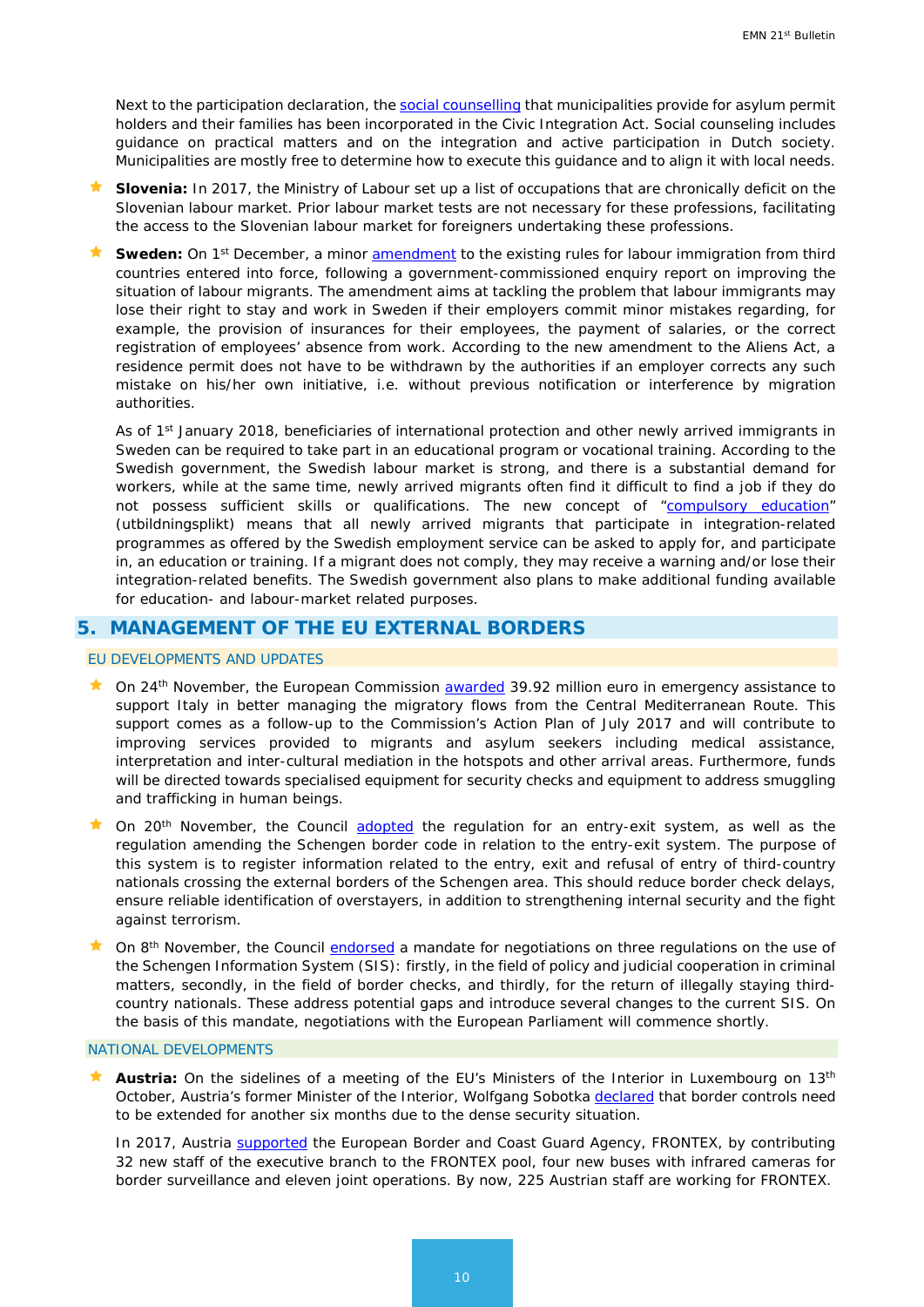- **Estonia**: In November, the Narva-2/Ivangorod (Parussinka) pedestrian border crossing on the Estonia-Russia border was reopened after major renovations. The crossing had been closed since 2015.
- **★** Ireland: On 30<sup>th</sup> November, automatic border control ['e-gates'](http://www.inis.gov.ie/en/INIS/Pages/press-release-minister-301117) were introduced at Dublin airport. The e-Gates are open to Irish and EU e-passport holders over the age of 18. It is planned that their use will be extended to other categories of passengers as the programme develops.
- **★ Sweden:** On 10<sup>th</sup> November, the **Swedish** government decided to prolong the temporary controls on travellers at some of Sweden's intra-Schengen borders. These border controls were originally introduced in reaction to the extraordinary refugee situation in autumn 2015. The recent [decision](http://www.regeringen.se/pressmeddelanden/2017/11/granskontroller-vid-inre-grans-forlangs/) to prolong the border controls is based on the assessment that there are deficits regarding the control of the EU common external borders, which may make it possible for potential terrorists to enter the Schengen area undetected. As previously, the border controls will be carried out on the Öresund bridge, which links Denmark and Sweden, as well as in some ports in the South and West of Sweden, until 11<sup>th</sup> May 2018.

# **6. IRREGULAR MIGRATION AND RETURN**

EU DEVELOPMENTS AND UPDATES

According to the European Commission's [Progress Report](https://ec.europa.eu/home-affairs/sites/homeaffairs/files/what-we-do/policies/european-agenda-migration/20171114_progress_report_on_the_european_agenda_on_migration_en.pdf) of 15<sup>th</sup> November, 1.969 returns have taken place so far under the EU-Turkey Statement and under the Greece-Turkey bilateral protocol. The average [return rate](https://ec.europa.eu/home-affairs/sites/homeaffairs/files/what-we-do/policies/european-agenda-migration/20171114_annex_5_returns_en.pdf) of EU Member States in 2016 was 45.80%.

#### NATIONAL DEVELOPMENTS

- **Austria**: In November, Austria, Germany and Italy **agreed** upon trilateral inspections of freight trains on the Italian side of the Brenner. The aim of the common approach is to catch migrants already on Italian ground in order to prevent illegal entry to Austria and Germany.
- **Belgium:** In December 2017, the Office of the Commissioner General for Refugees and Stateless Persons was asked by the Belgian government to carry out an [independent enquiry](https://emnbelgium.be/news/cgrs-carrying-out-enquiry-fate-sudanese-nationals-returned-their-country-origin) on the fate of the Sudanese nationals who were recently returned to their country of origin. At the end of 2017, following an identification mission by a Sudanese delegation in Belgium, several irregularly staying Sudanese nationals were returned to their country of origin. Claims were made that several returnees allegedly

#### **Judgment of the European Court of Justice – Case [C-636/16](http://curia.europa.eu/juris/document/document.jsf?text=&docid=197528&pageIndex=0&doclang=en&mode=lst&dir=&occ=first&part=1&cid=627380) López Pastuzano**

In its judgment of  $7<sup>th</sup>$  December, the Court of Justice ruled that a decision to expel a thirdcountry national who is a long-term residence may not be adopted for the sole reason that he or she has been sentenced to a term of imprisonment of more than one year. According to the [directive](http://eur-lex.europa.eu/legal-content/en/ALL/?uri=CELEX:32003L0109) concerning the status of thirdcountry nationals who are long-term residence, Member States may take a decision to expel long-term residents solely when they constitute an actual and sufficiently serious threat to public policy or public security. Before taking such a decision, Member States have to regard a number of factors, such as the consequences for the person concerned and family member members, as well the link with the country of residence.

suffered maltreatment upon their return. This situation led to criticism from certain politicians and NGOs and extensive debate at the national level.

The law of 19<sup>th</sup> September 2017 - which was [published](https://emnbelgium.be/news/new-law-fight-against-false-declarations-parenthood) in the Belgian Official Gazette on 4<sup>th</sup> October 2017 and modifies the Civil Code, the Immigration Act, the Judicial Code and the Consular Code introduces preventive and repressive measures to fight against false declarations of parenthood. Among others, registrars will be able to postpone or refuse a declaration of parenthood. The law also introduces - as is already the case for marriages and partnerships of convenience - sanctions for a false declaration of parenthood, as well as the possibility to annul a declaration of parenthood. The date of entry into force of the law still has to be determined (no later than April 2018).

Finland: The Finnish Border Guard has **completed** a pre-trial investigation of offences concerning people unlawfully smuggled to Finland on-board a recreational boat. The pre-trial investigation established that a group of criminals led from Russia arranged the transportation of at least 70 people to Finland, during seven different journeys on  $10<sup>th</sup>$  July 2016 – 6<sup>th</sup> June 2017, some of whom further travelled to other destinations in Europe. The Finnish Border Guard suspects that said group of criminals unlawfully brought to Europe citizens of Yemen, Turkey, Afghanistan, Syria and Egypt, and some individuals without a nationality.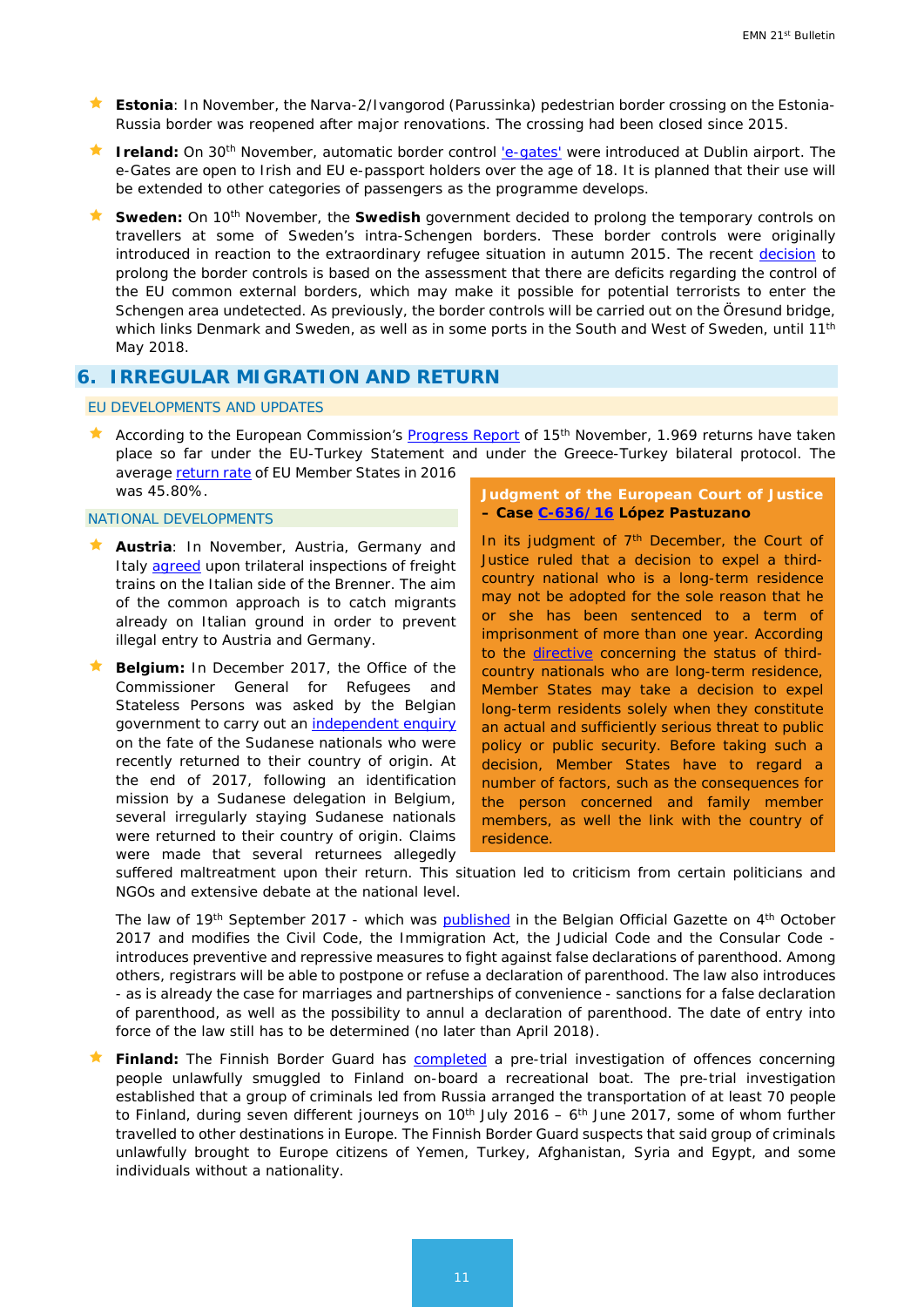- **France:** On 15<sup>th</sup> December, the French Minister of the Interior [signed](https://www.interieur.gouv.fr/Actualites/L-actu-du-Ministere/Immigration-irreguliere-Gerard-Collomb-fait-le-point-avec-les-autorites-albanaises) with his Albanian counterpart an agreement on the fight against irregular migration. Most significantly, the agreement provides for the deployment of Albanian police officers in France to strengthen the police force in areas where the majority of Albanian asylum seekers are concentrated.
- Germany: Between 1<sup>st</sup> December 2017 and 28<sup>rd</sup> February 2018, voluntary returnees can apply for additional reintegration assistance for housing under the Federal programme ["StarthilfePlus"](https://www.returningfromgermany.de/en/programmes/starthilfe-plus). This temporary addition to the programme is called "Dein Land. Deine Zukunft. Jetzt!" ("Your country. Your future. Now!") and is available to applicants from those countries of origin covered by the **[GARP](http://germany.iom.int/en/reaggarp-en)** programme.

Families who apply for this temporary assistance can receive up to 3.000 euro of housing assistance for up to twelve months after returning to their country of origin. Individuals can receive up to 1.000 euro. All aid is provided in-kind, meaning that Germany will cover actual costs incurred, such as the cost of renting a home after returning. "StarthilfePlus" exists since February, 2017 and is financed by the German Government and implemented by the International Organisation for Migration (IOM). Its goal is to offer financial incentives for asylum applicants with no or very low prospect of staying in Germany under the Asylum Law to return to their countries of origin voluntarily. Since December 2017 a new stage (S) for people who have been granted protection status according to German law has been added to the programme.

As a result of the completion of the pilot project "Early information and counselling on return at the arrival centres and branch offices" in June 2017, uniform, neutral, open and unbiased information on return to the country of origin will now be provided to adults when they personally submit their asylum applications at all locations of the Federal Office for Migration and Refugees nationwide. The aim is to provide asylum applicants with a basic understanding of the possibilities relating to voluntary return at an early stage of the asylum process. The early information on return issues enables asylum applicants to reach fully informed decisions on these matters.

- **Lithuania**: The Lithuanian State Border Guard Service (SBGS) monitored an increased number of citizens of Tajikistan under the Dublin III Regulation. By the end of 2017 more than 110 Tajikistan citizens were transferred to Lithuania: 102 from Germany, 8 from Austria, 2 from Sweden, 1 from the Netherlands, 1 from Poland. After assessing this increased number, the SBGS started consultation on issuing Schengen visas to citizens of the Republic of Tajikistan.
- **Luxembourg:** On 21st November, the [first assessment of the Detention Centre](http://www.chd.lu/wps/wcm/connect/public/7db6f793-922c-406a-a206-47147a36a6ee/RapportBilanCentreRetention.pdf?MOD=AJPERES&CVID=l.pD6nX&CVID=l.pD6nX&CVID=l.pD6nX&CVID=l.pD6nX&CVID=l.pD6nX&CVID=l.pD6nX) was presented to the Commission of Foreign and European Affairs, of Defense, Cooperation and Immigration of Parliament. The report gives an overview of the Centre and its daily life, the care given to the detainees, as well as of the personnel and workings of the Centre. The report is the result of a [motion](http://www.chd.lu/wps/PA_RoleDesAffaires/FTSByteServingServletImpl?path=/export/exped/sexpdata/Mag/0001/007/2078.pdf) voted in the context of the extension of permitted period of detention for families with children from the 72 hours to 7 days that took place in February 2017.

On 16<sup>th</sup> October, a [bill](http://chd.lu/wps/PA_RoleDesAffaires/FTSByteServingServletImpl?path=/export/exped/sexpdata/Mag/0005/135/11351.pdf) approving the "partnership agreement on the relations and the cooperation between the EU and its Member States, of the one part, and New Zealand, of the other part", was introduced into Parliament. In the agreement, its parties reaffirm their engagement to cooperate and exchange views in the various domains of migration (including irregular migration, trafficking of human beings, asylum, integration, mobility and development of the workforce, visas, security of documents, biometrics and border management). The parties to the agreement commit to cooperate with the aim of preventing and controlling irregular migration and to study the possibility of concluding a readmission agreement between New Zealand and the European Union.

On 3<sup>rd</sup> October, a **bill** approving the "Cooperation Agreement on Partnership and Development between the European Union and its Member States, of the one part, and the Islamic Republic of Afghanistan, of the other part", was introduced into Parliament. The agreement foresees cooperation in the domain of migration, based on the ['Joint Way Forward on migration issues between Afghanistan and the EU'](https://eeas.europa.eu/sites/eeas/files/eu_afghanistan_joint_way_forward_on_migration_issues.pdf)  adopted in early October 2016.

 **The Netherlands**: on 21st November 2017, the Immigration and Naturalisation Service (IND) [announced](https://www.rijksoverheid.nl/actueel/nieuws/2017/11/21/ind-scherpt-toezichts--en-handhavingstaken-verder-aan) that it would sharpen its surveillance and enforcement tasks concerning employers who are recognised sponsors. It is one of the tasks of the IND to oversee and monitor these recognised sponsors, including most importantly au-pair bureaus and educational organisations that act as sponsors for third-country nationals. This came as a reaction to a critical report by the Inspectorate of Justice and Security.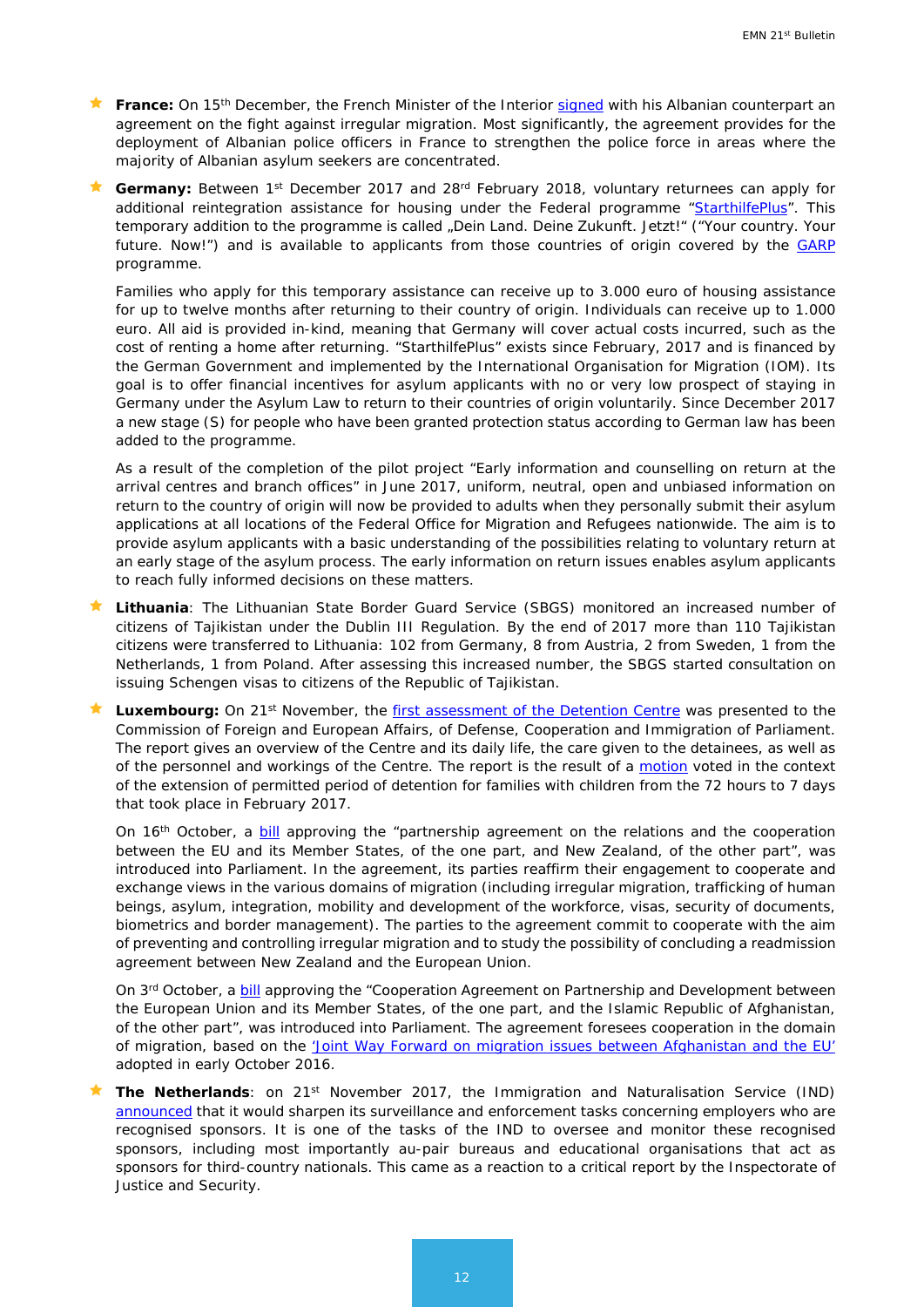# <span id="page-12-0"></span>**7. ACTIONS ADDRESSING TRAFFICKING IN HUMAN BEINGS**

#### EU DEVELOPMENTS AND UPDATES

 $\star$  On 4<sup>th</sup> December, the European Commission [published](https://ec.europa.eu/home-affairs/sites/homeaffairs/files/e-library/documents/policies/organized-crime-and-human-trafficking/trafficking-in-human-beings/docs/20171204_communication_reporting_on_follow-up_to_the_eu_strategy_towards_the_eradication_of_trafficking_in_human_beings.pdf) a list of concrete action to support the fight against trafficking in human beings. Against the background of recent migratory, economic and security challenges, as well as the 2012-2016 [EU Strategy towards the Eradication of Trafficking in Human](http://ec.europa.eu/anti-trafficking/sites/antitrafficking/files/the_eu_strategy_towards_the_eradication_of_trafficking_in_human_beings_2012-2016_1.pdf)  [Beings,](http://ec.europa.eu/anti-trafficking/sites/antitrafficking/files/the_eu_strategy_towards_the_eradication_of_trafficking_in_human_beings_2012-2016_1.pdf) the Commission has identified key areas requiring immediate action from the EU and its Member States to disrupt trafficking networks, strengthen victims' rights and foster internal and external efforts.

#### NATIONAL DEVELOPMENTS

- **Austria:** On the occasion of the EU Anti-Trafficking-Day on 20th October, the Austrian Task Force on Combating Human Trafficking held a [conference](https://www.bmeia.gv.at/en/european-foreign-policy/human-rights/priorities-of-austrian-human-rights-policy/combatting-trafficking-in-human-beings/conference-human-trafficking-in-conflict-and-crises-situations-20-october-2017/) on the topic of "Human Trafficking in Conflict and Crises Situations" in cooperation with the OSCE Special Representative and Coordinator for Combating Trafficking in Human Beings, the Vienna Institute for International Dialogue and Cooperation (VIDC) and the International Organization for Migration (IOM).
- **Belgium:** On 16th November, the Council of Europe's Group of Experts on Action against Trafficking in Human Beings [\(GRETA\)](https://www.coe.int/en/web/anti-human-trafficking/greta) published the [second evaluation report on Belgium.](https://emnbelgium.be/news/publication-gretas-second-report-belgium?q=/news/publication-gretas-second-report-belgium) The report stresses the progress made in further developing the legal and institutional framework for combating human trafficking, adopting a new national anti-trafficking action plan and providing training to a range of professionals, including those working with unaccompanied foreign children. The report also commends the criminal justice response to human trafficking in Belgium, which has resulted in a considerable number of convictions accompanied by confiscations of perpetrators' assets. At the same time, Belgian authorities are urged to enhance their efforts to proactively identify child victims of trafficking and to address the problem of unaccompanied children disappearing by providing suitable safe accommodation and appointing legal guardians and adequately trained supervisors or foster parents.
- **Italy:** In late December, Italy's President of the Council Paolo Gentiloni announced the Council of Ministers' approval for the deployment of Italian troops in Niger. The objective is to train Niger's forces in order to allow them to better combat human trafficking and terrorism. Such deployment shall be proposed to the Parliament before the operation can start.

In November, Italy and Albania signed a **bilateral agreement** to reinforce collaboration between the two countries on the fight against terrorism and human trafficking. The two countries are to organise operational cooperation based on the exchange of information, experiences and training.

On 9th December, the Italian Minister of the Interior met the Libyan Chairman of the Presidential Council in Tripoli and signed an agreement to create a joint committee to combat trafficking of human beings. Libyan officials will work with their Italian counterparts in order to coordinate intelligence activities and operations to combat human trafficking.

- **★ The Netherlands**: As of 2018, two million euro will be made available to invest in the combat against human trafficking. This will include special training for the police to quickly recognise the signals of human trafficking. In addition, more policemen will be trained to become certified 'human trafficking detectives'.
- Portugal: Between October and December, SEF's dedicated trafficking unit participated in the 1st meeting for the preparation of the National Plan against trafficking in human beings (THB). An online training plan was drawn up to provide border inspectors with a list of procedural questions to follow after detecting evidence of the practice of the crime of THB when carrying out border controls. In the same period, 43 border inspectors were trained on THB indicators.

Additionally, the Observatory on Trafficking Human Beings (OTSH) participated in several events and presentations on issues such as Prostitution and Trafficking in Human Beings, Child Trafficking detected in Transit, and Assisting Victims of Human Trafficking for Sexual Exploitation.

Since November, the OTSH has integrated the Operational Group of the "Safety Security Contract – Serpa". In cooperation with the THB Specialised Team from Alentejo, a draft for 2018 training has been developed, aimed at professionals on THB.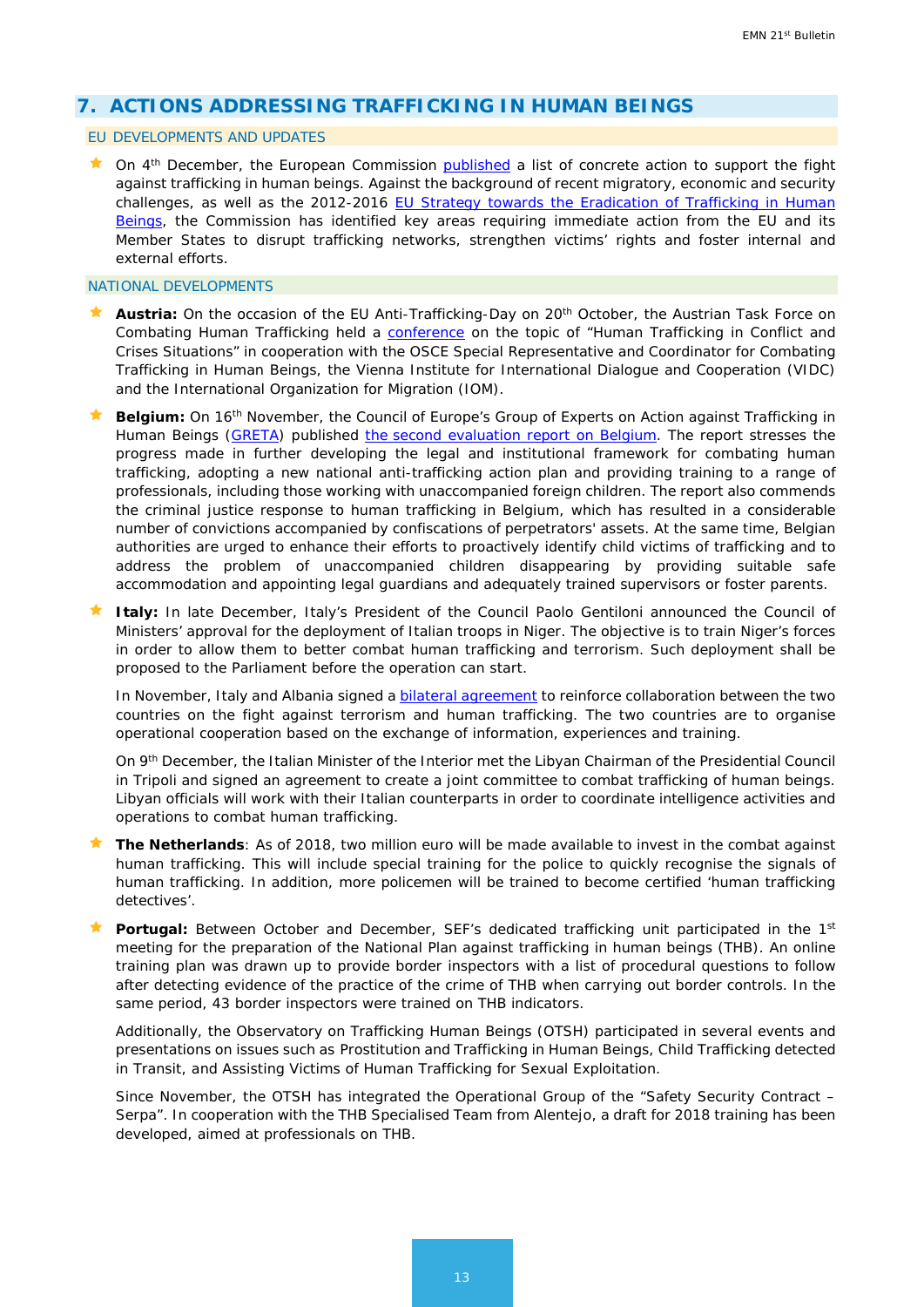# <span id="page-13-0"></span>**8. EXTERNAL DIMENSION**

#### EU DEVELOPMENTS AND UPDATES

- On 6<sup>th</sup> December, as part of the EU's efforts to address migration challenges in the Mediterranean, three new programmes worth 29.6 million euro were [adopted](http://europa.eu/rapid/press-release_IP-17-5144_en.htm) in the framework of the EU Trust Fund for Africa. These aim at further strengthening the protection of migration, supporting sustainable reintegration and providing assisted voluntary return, as well as contributing to fight criminal networks across the region.
- On 1<sup>st</sup> December, the Council and European Parliament [agreed](http://www.consilium.europa.eu/en/press/press-releases/2017/12/01/eib-agreement-on-extra-funds-to-address-migration-issues/) to an increase of the European Investment Bank's lending to projects outside the EU that address migration issues. An additional 3.7 billion euro will be earmarked for projects addressing the long-term economic needs of refugees, migrants and host and transit communities, as well as providing a strategic response to the root causes of migration. In total, the financing limit under the EU guarantee will be increased by 5.3 billion euro.
- In the framework of the [EU-Africa Summit](http://www.consilium.europa.eu/en/meetings/international-summit/2017/11/29-30/) on 29<sup>th</sup>-30<sup>th</sup> November, African and European leaders [issued](http://www.european-council.europa.eu/media/31871/33437-pr-libya20statement20283020nov2010.pdf) a Joint statement on the migrant situation in Libya. They strongly condemned the inhumane treatment of African migrants and refugees by criminal groups in Libya, and expressed their intention to work together for an immediate end to these criminal practices and ensure the wellbeing of refugees and migrants. Moreover, efforts will be increased to widely inform the youth about the dangers of such hazardous journeys and against the trafficking networks.
- $\star$  On 17<sup>th</sup> October, the EU [announced](http://europa.eu/rapid/press-release_IP-17-3902_en.htm) that one million refugees in Turkey have now been reached by the EU's Emergency Social Safety Net (ESSN) programme. This programme is implemented by the World Food Programme and the Turkish Red Crescent in collaboration with the Turkish government, and funded by the EU through the [EU Facility for Refugees in Turkey.](https://ec.europa.eu/neighbourhood-enlargement/news_corner/migration_en) A total of 348 million euros has been made available in the form of monthly transfers to the most vulnerable refugees.
- On 8<sup>th</sup> October, the European Commission [announced](http://europa.eu/rapid/press-release_IP-17-3730_en.htm) an additional 4 million euro in humanitarian aid for Serbia, with the aim of assisting the high number of refugees and asylum seekers in the country. The new projects will finance food distribution in reception centres and education-related activities, as well as providing protection to the most vulnerable populations, particularly during the winter period. The Commission's humanitarian aid to Serbia now amounts to 25 million euro since 2015.

<span id="page-13-1"></span>NATIONAL DEVELOPMENTS

 $\star$  No recent developments.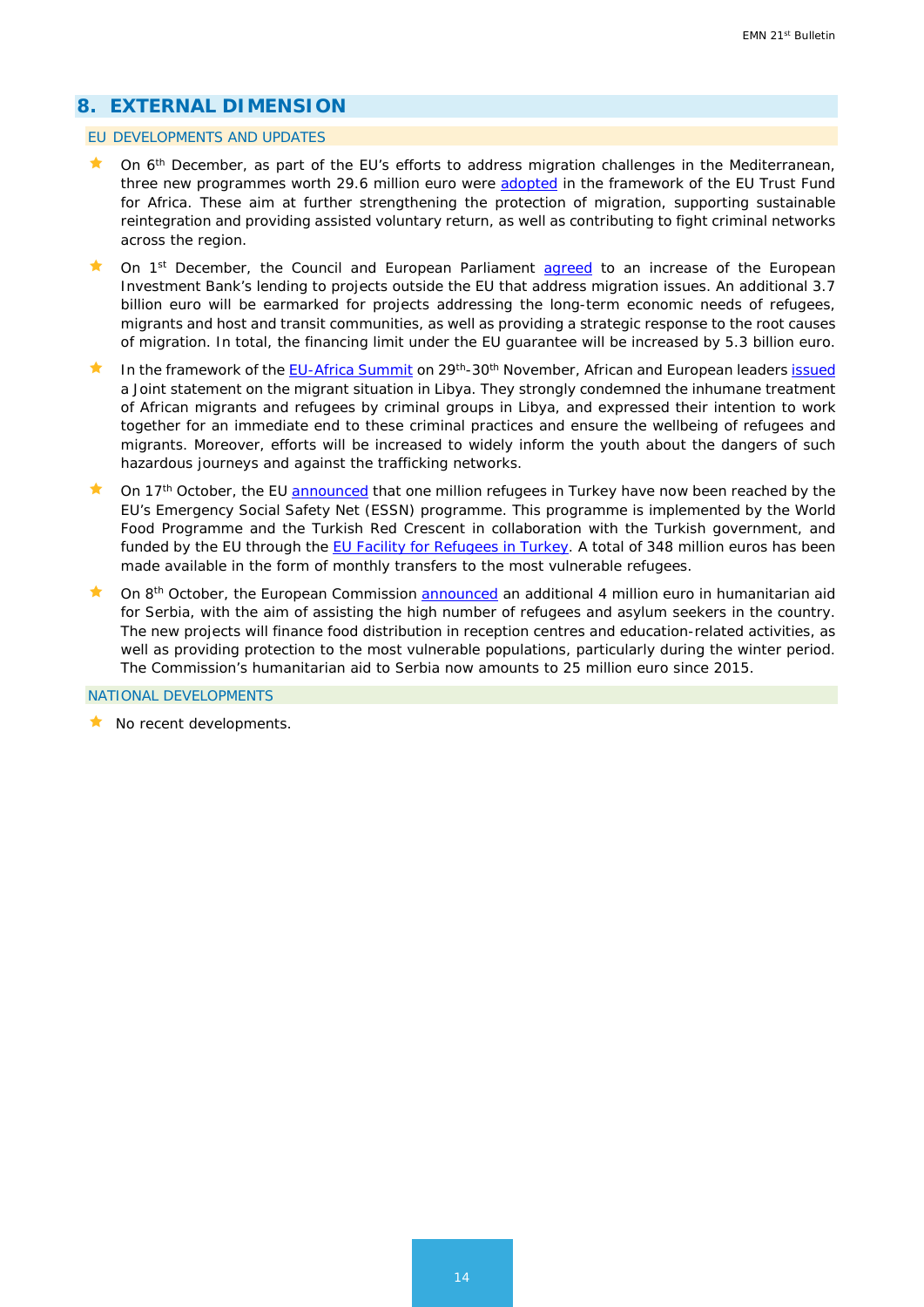# **ANNEX: EU & COMPLEMENTARY STATISTICS, ADDITIONAL INFORMATION, OTHER EMN OUTPUTS AND UPCOMING EVENTS**

### **EU Figures**



Figure 1a: Asylum applications in the EU-28, January 2016 – September 2017.

*Source: Eurostat [\[migr\\_asyappctzm\],](http://appsso.eurostat.ec.europa.eu/nui/show.do?dataset=migr_asyappctzm&lang=en) total asylum applicants, accessed on 16th January 2018.*

Figure 1b: First time asylum applicants and subsequent applicants (together, total asylum applicants) in the EU-28 and Norway, Q3 2017 (quarterly data)



*Source: Eurostat [\[migr\\_asyappctzm\]](http://appsso.eurostat.ec.europa.eu/nui/show.do?dataset=migr_asyappctzm&lang=en), accessed on 16th January 2018.*



Figure 2: First instance asylum decisions in EU-28 and Norway for non-EU citizens, third quarter 2017

*Source: Eurostat [\[migr\\_asydcfstq\]](http://appsso.eurostat.ec.europa.eu/nui/show.do?dataset=migr_asydcfstq&lang=en), accessed on 8th January 2018.*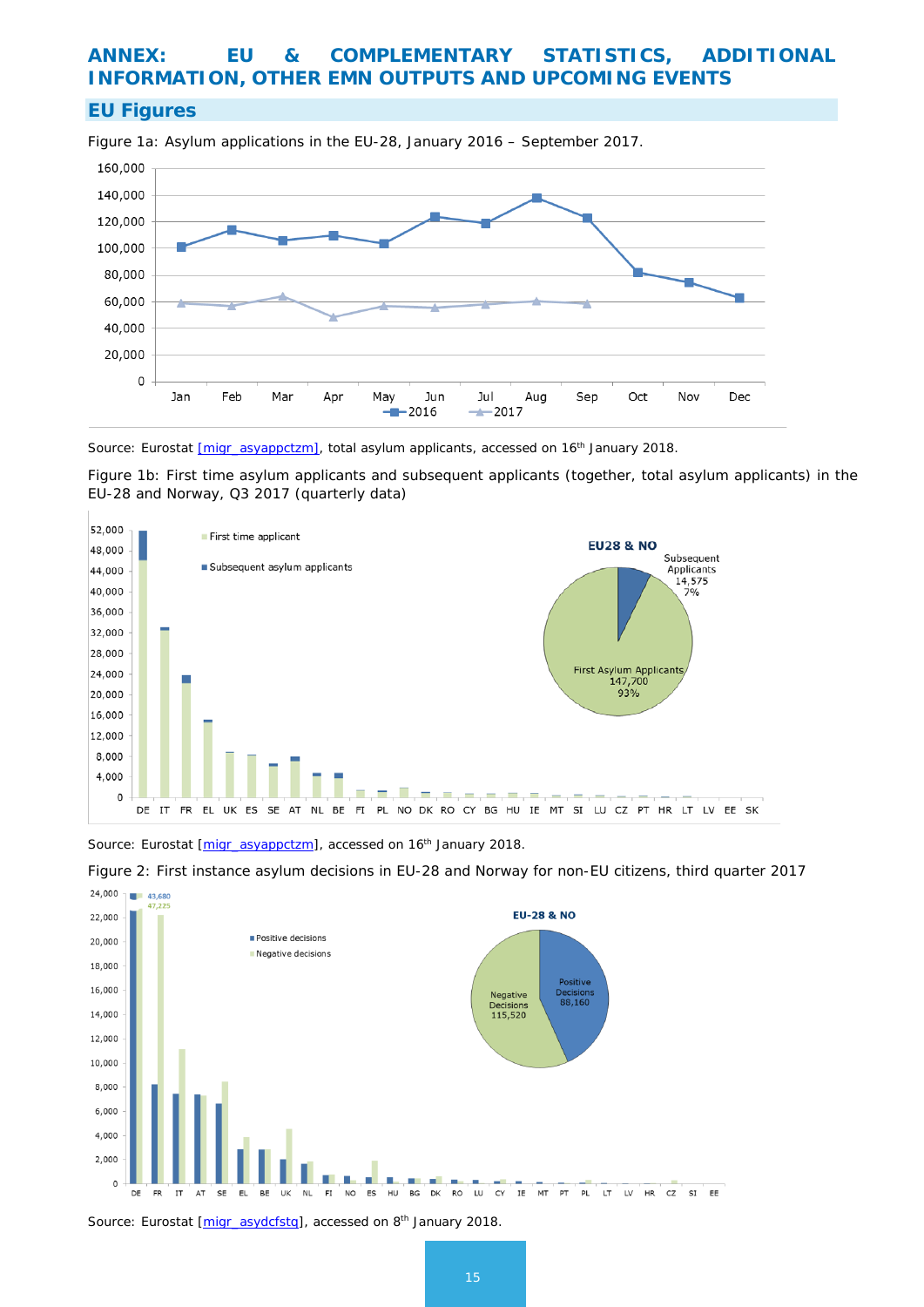Figure 3a: Illegal border crossing– Top nationalities (in ) Figure 3b: Refused entry–Top nationalities (in %) %)





*Sourc[e: FRONTEX FRAN Quarterly Report Q2 2017](http://frontex.europa.eu/assets/Publications/Risk_Analysis/FRAN_Q2_2017.pdf) (April - June 2017)*



Figure 3c: Illegal stay - Top nationalities (in %) Figure 3d: Effective return-Top nationalities (in %)

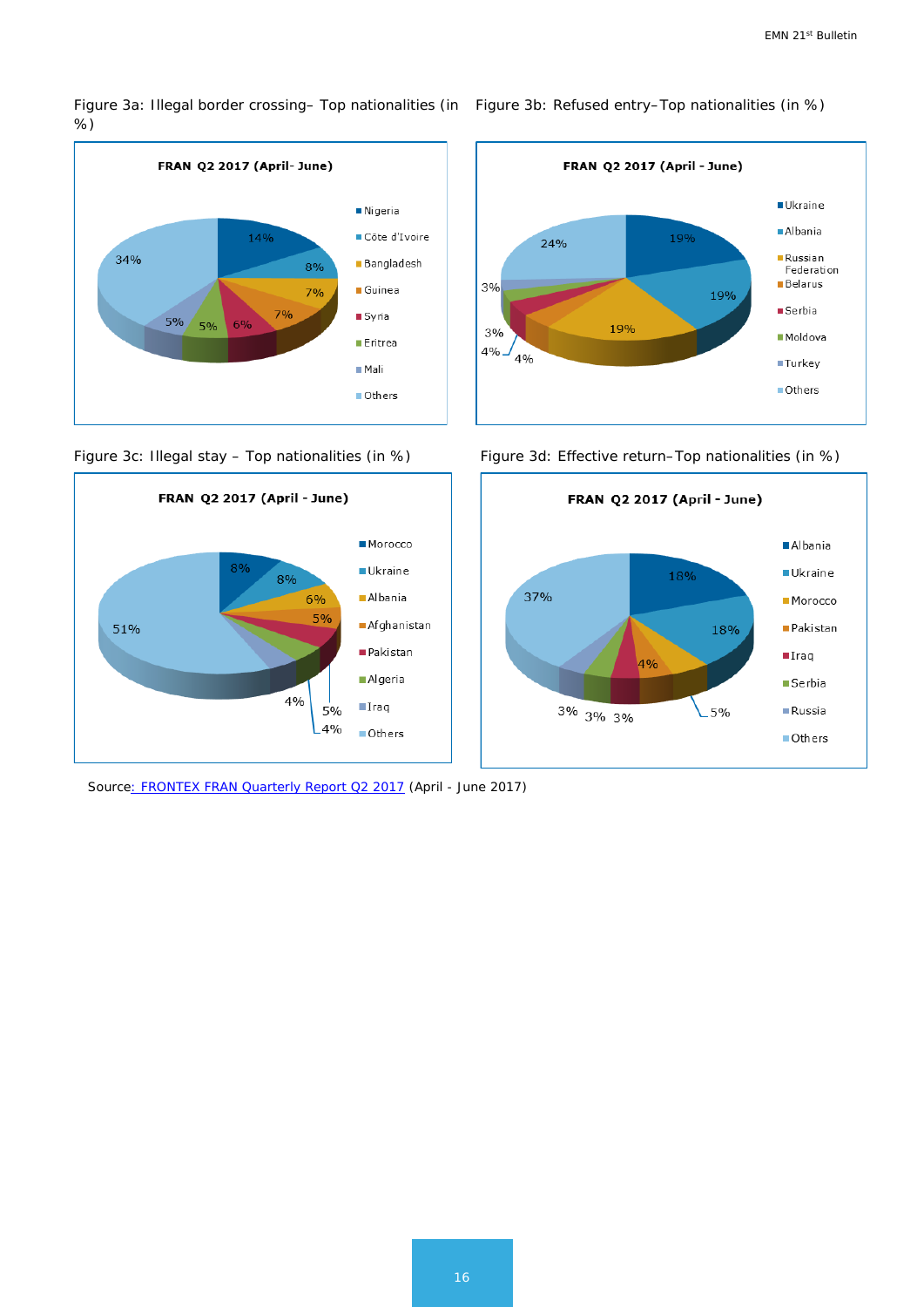# **Latest available national statistics**

#### **IMPLEMENTATION OF THE COMMON EUROPEAN ASYLUM SYSTEM**

**United Kingdom:** The Home Office ["Immigration Statistics July to September 2017"](https://www.gov.uk/government/statistics/immigration-statistics-july-to-september-2017) was published on 30<sup>th</sup> November. It provides the latest UK figures on those subject to immigration control, for the period up to year ending September 2017. Topics included: admissions, visas, asylum, settlement, citizenship, detention, removals and voluntary departures.

On the same day, the Office for National Statistics' ["Migration Statistics Quarterly"](https://www.ons.gov.uk/peoplepopulationandcommunity/populationandmigration/internationalmigration/bulletins/migrationstatisticsquarterlyreport/november2017) (produced with Home Office, Department for Work and Pensions and National Records of Scotland) was published. This provides quarterly data on UK migration flows, visas, asylum and settlement.

# **Updates on EU legislation transposition**

#### **LEGAL MIGRATION AND INTEGRATION**

- **Croatia**: In October 2017, Croatia amended the "Ordinance on the Status and Work of Third-country nationals in the Republic of Croatia". This Ordinance defines the method of determining the conditions for residence and work of third-country nationals, inter alia, for the category of ICT professionals and seasonal workers.
- **Slovenia:** In October 2017, Slovenia amended its Employment, Self-Employment and Work of Aliens Act (ZZSDT), thereby transposing the Seasonal Workers' Directive [2014/36/EU](http://eur-lex.europa.eu/legal-content/EN/TXT/?uri=celex%3A32014L0036) and the Intra-Corporate Transfers Directive [2014/66/EU.](http://eur-lex.europa.eu/legal-content/EN/ALL/?uri=celex%3A32014L0066) The Act regulates and protects the Slovenian labour market and determines the conditions for the employment, self-employment and work of third-country nationals. Adopted amendments provide some novelties for seasonal workers and intra corporate transferees (ICT) as following; i) the issue of a single permit for seasonal work which is longer than 90 days is regulated; ii) capital-tied companies are allowed to make the best use of their human resources and make it easier to move them within a group of affiliated companies. Other changes are partially editorial in nature or they eliminate certain deficiencies identified during the implementation of ZZSDT. It also introduces certain exceptions in the legislative framework, which will facilitate the employment or work of certain categories of foreigners (for example, for employing athletes, workers posted for training).

### **Other EMN outputs and upcoming events (see also the [EMN website\)](http://ec.europa.eu/dgs/home-affairs/what-we-do/networks/european_migration_network/events/index_en.htm)**

- The EMN published the Synthesis Report of the 2017 EMN Study on "Challenges and Practices [establishing the identity of third-country nationals in migration procedures"](https://ec.europa.eu/home-affairs/sites/homeaffairs/files/00_eu_synthesis_report_identity_study_final_en_1.pdf). This presents an overview of the challenges faced by national authorities in their efforts to reliably establish and verify the identity of third-country nationals within the context of various migration procedures – namely those related to asylum, return and legal migration channels (including both short-stay and long-stay visas and residence permits) – and of national practices to address those challenges. This study updates and supplements the 2013 EMN Study "Establishing Identity for International Protection: Challenges and Practices".[3](#page-16-0)
- **Belgium**: The Belgian Contact Point of the EMN organised two national events at the end of 2017: a halfday conference on 5<sup>th</sup> October in order to discuss the irregular employment of third country nationals in Belgium (the presentations are available [here\)](https://emnbelgium.be/news/belgian-experts-gather-event-irregular-employment-third-country-nationals-organized-belgian); and a national conference on  $5<sup>th</sup>$  December, which focused on the main developments in the field of migration and asylum in Belgium in 2017 (the presentations and some pictures are available [here\)](https://emnbelgium.be/news/belgian-stakeholders-gather-migration-and-asylum-policy-event-belgian-contact-point-emn).
- **Ireland:** On 27<sup>th</sup> November, the Irish EMN NCP held its annual national conference on "Migrant family [reunification: policy and practice"](http://emn.ie/emn/nationalnetwork). The conference brought together a range of speakers on the issue of family reunification in order to provide international context, to discuss and compare the family reunification policy frameworks in other EU Member States, and to provide insights on the Irish system from national policymakers and IOs/NGOs working in the field.[4](#page-16-1)

<span id="page-16-0"></span><sup>3</sup> EMN, Study on Establishing Identity for International Protection: Challenges and Practices (2013), at [https://ec.europa.eu/home-affairs/sites/homeaffairs/files/what-we](https://ec.europa.eu/home-affairs/sites/homeaffairs/files/what-we-do/networks/european_migration_network/reports/docs/emn-studies/establishing-identity/0_emn_id_study_synthesis_migr280_finalversion_2002013_en.pdf)[do/networks/european\\_migration\\_network/reports/docs/emn-studies/establishing](https://ec.europa.eu/home-affairs/sites/homeaffairs/files/what-we-do/networks/european_migration_network/reports/docs/emn-studies/establishing-identity/0_emn_id_study_synthesis_migr280_finalversion_2002013_en.pdf)[identity/0\\_emn\\_id\\_study\\_synthesis\\_migr280\\_finalversion\\_2002013\\_en.pdf](https://ec.europa.eu/home-affairs/sites/homeaffairs/files/what-we-do/networks/european_migration_network/reports/docs/emn-studies/establishing-identity/0_emn_id_study_synthesis_migr280_finalversion_2002013_en.pdf)

<u>.</u>

<span id="page-16-1"></span><sup>4</sup> See [conference summary](http://emn.ie/media/2017MigrantFamilyReunificationconference_summary_final1.pdf) for more information.